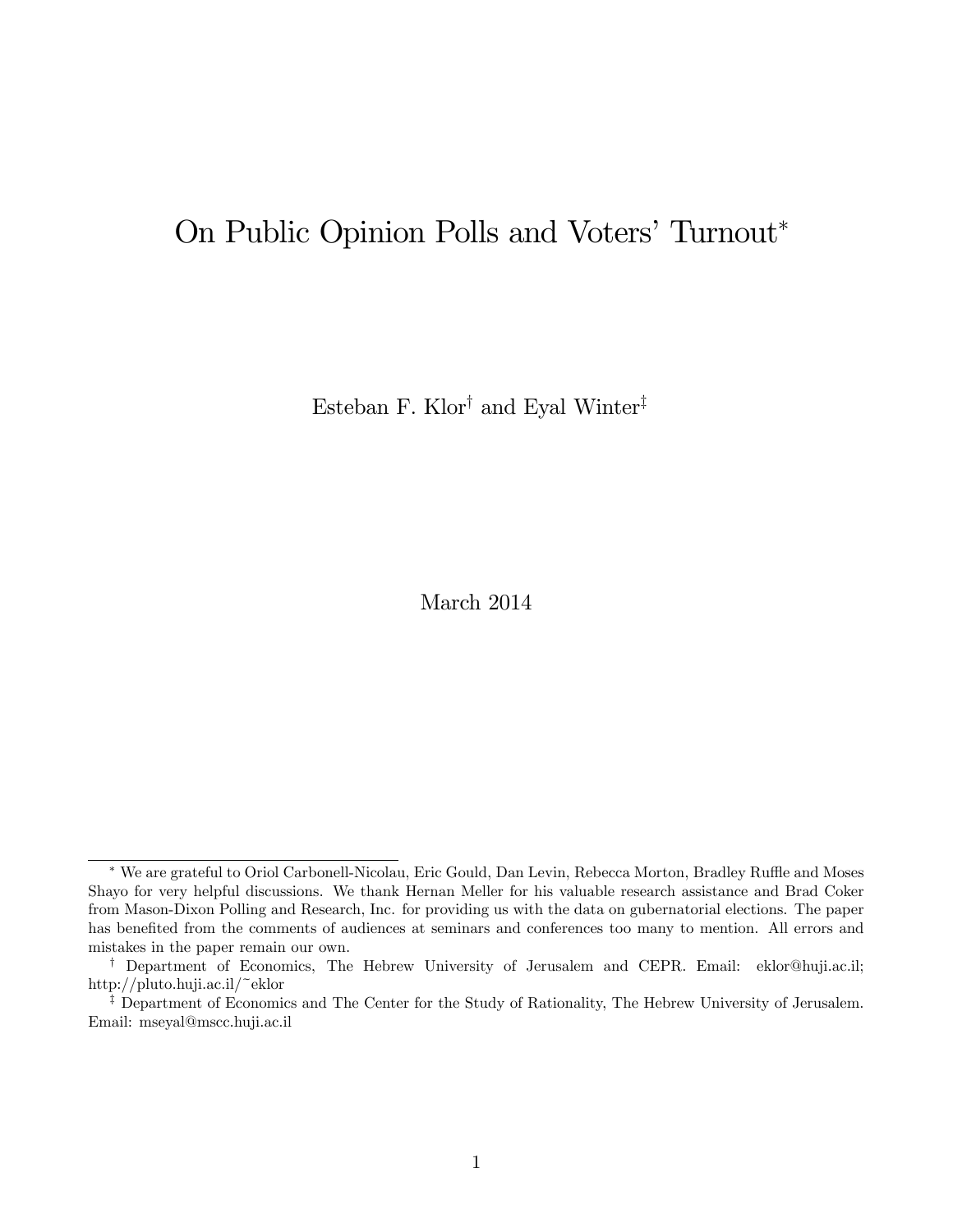#### Abstract:

This paper studies the effects that the revelation of information on the electorate's preferences has on voters' turnout. The experimental data show that closeness in the division of preferences induces a significant increase in turnout. Moreover, for closely divided electorates (and only for these electorates) the provision of information significantly raises the participation of subjects supporting the slightly larger team relative to the smaller team. We show that the heterogeneous effect of information on the participation of subjects in different teams is driven by the subjects' (incorrect) beliefs of casting a pivotal vote. Simply put, subjects overestimate the probability of casting a pivotal vote when they belong to the team with a slight majority, and choose the strategy that maximizes their utility based on their inflated probability assessment. Empirical evidence on gubernatorial elections in the U.S. between 1990 and 2005 is consistent with our main experimental result. Namely, we observe that the difference in the actual vote tally between the party leading according to the polls and the other party is larger than the one predicted by the polls only in closely divided electorates. We provide a behavioral model that explains the main Öndings of our experimental and empirical analyses.

JEL Classification: C92, D72

Keywords: Experimental Study, Costly Voting, Polls.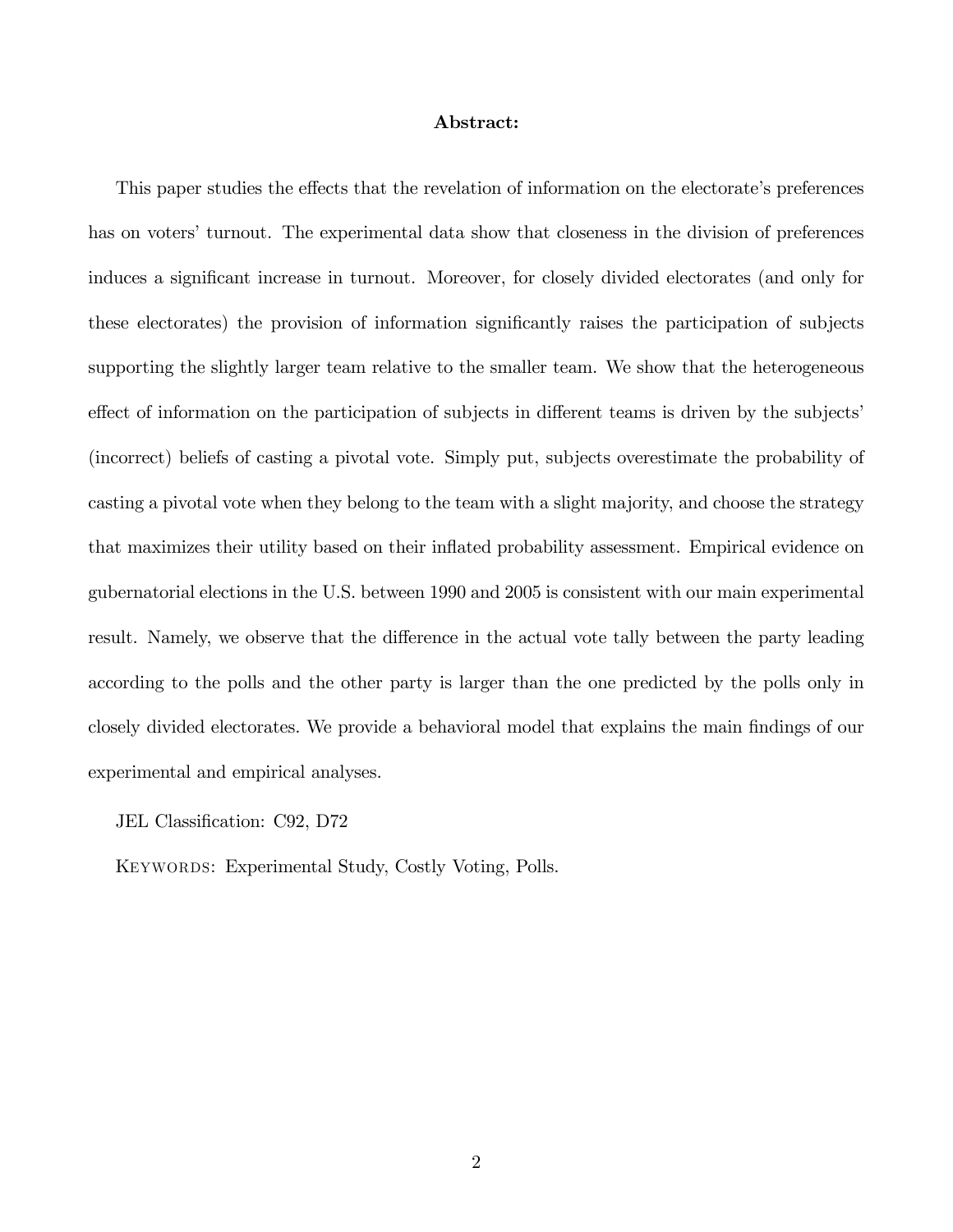# 1. Introduction

In large electorates the probability of casting a pivotal vote is close to zero regardless of the actual distribution of preferences. A poll pointing to an evenly split electorate, however, may affect the voters' beliefs on the probability of casting a pivotal vote and, consequently, voters' turnout.<sup>1</sup> Indeed, a lively debate is being carried in several countries on whether or not polls affect electoral results. A fundamental difficulty when trying to empirically assess the causal effect of public opinion polls on voters' turnout decisions is that of omitted variables. Several factors, like valence characteristics of candidates and their chosen platforms, affect not only individuals' turnout but also the public opinion polls.

This paper analyses experimentally and empirically the impact that the provision of information on the electorate's distribution of preferences has on voters' turnout.<sup>2</sup> Our experiment compares the subjects' decision to participate in an election when they know the exact distribution of preferences of the electorate to their decisions when they only know their own preferences. Our objective is to uncover any behavioral effects that the provision of information may have on the voters. Additionally, we collected, through a survey administered at the beginning and at the end of our experiment, the subjects' estimated probabilities of casting a pivotal vote for all the different distributions of preferences. This allow us to assess whether the subjects' behavior is a consequence of their beliefs or despite thereof.

<sup>&</sup>lt;sup>1</sup>In the U.S. presidential elections of 2004, for example, individuals that supported Ralph Nader and resided in states where the election was predicted to be close traded their votes with John Kerryís supporters that lived in states where the election was expected to be lopsided in favor of one candidate. People that traded votes felt that now their vote "really counted." As related in votepair.org/stories: "I live in Utah. The most republican state in the nation. I happen to be a democrat who voted for Gore. My vote did not count because of the stupid electoral college. By swapping my vote, I can finally have my vote count for a democrat."

<sup>&</sup>lt;sup>2</sup>See Goeree and Großer (2005) and Taylor and Yildirim (2005) for recent theoretical studies of the effects of information on the electorate's behavior.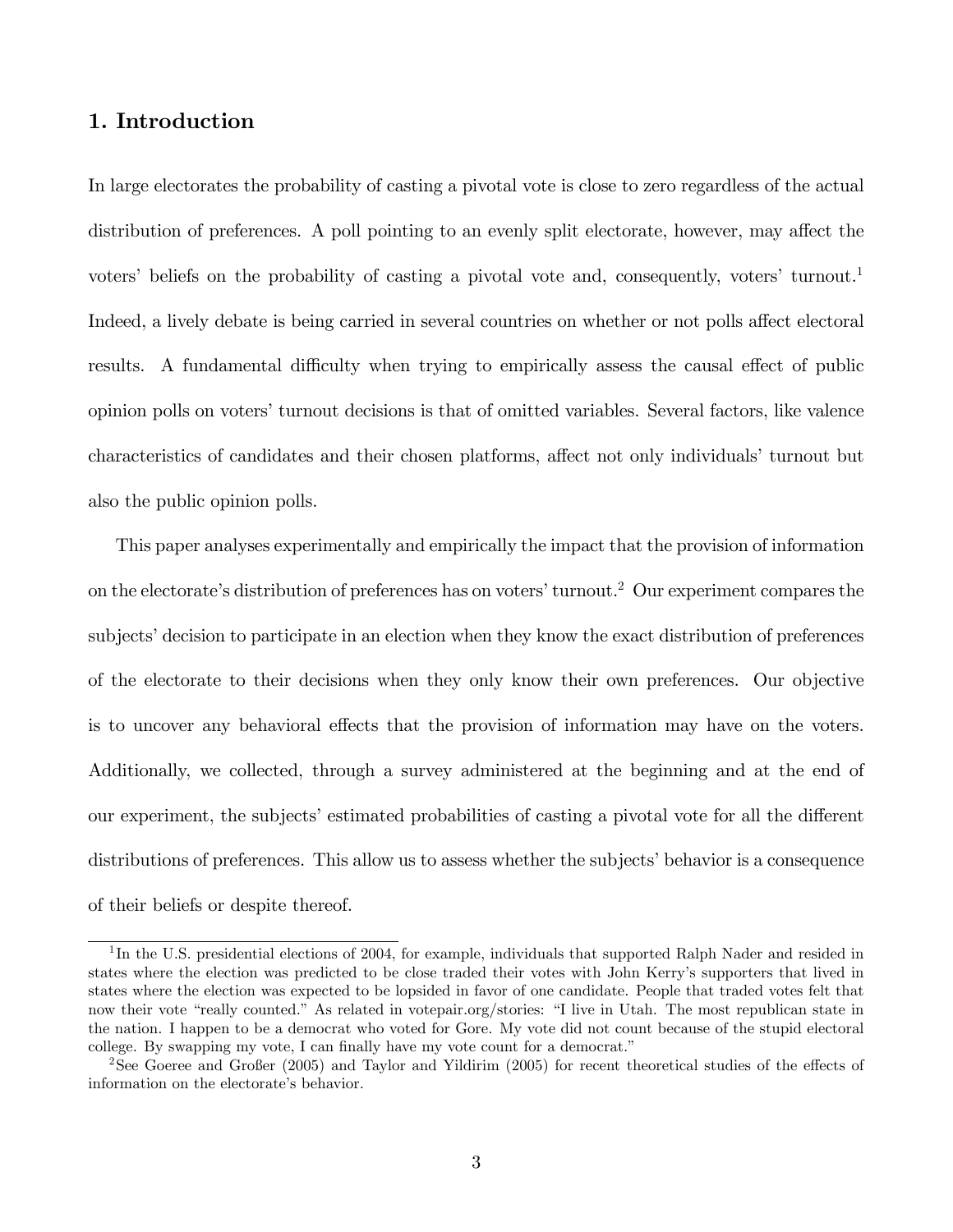The experimental results show that closeness in the division of preferences induces a significant increase in turnout. This is consistent with results reported in the vast related empirical literature.<sup>3</sup> Perhaps more surprisingly, in closely divided electorates (and only for these electorates) the provision of information significantly raises the participation of subjects supporting the slightly larger team relative to the smaller team—we refer to this behavior as the bandwagon effect of polls. This behavior contradicts the qualitative predictions of the unique quasi-symmetric equilibrium of the theoretical model underlying the experiments. According to the equilibrium conditions the provision of information on the electorate's preferences should induce voters in the majority to participate less frequently because they free ride on the voting of other individuals supporting the same alternative. At the same time polls should stimulate the participation of voters in the minority to offset the advantage of the other alternative. These requirements of the mixed strategy Nash equilibrium seem counter-intuitive and are not supported by the experimental data.<sup>4</sup>

To uncover the root causes behind the bandwagon effect of polls we incorporate into the analysis the subjects' responses to the surveys. This analysis shows that the heterogeneous effect of information on subjects' turnout is driven by the subjects' (incorrect) beliefs of casting a pivotal vote. Simply put, subjects overestimate the probability of casting a pivotal vote when they belong to the team with a slight majority, and choose the strategy that maximizes their utility based on their inflated probability assessment. This conjecture was first formalized by Riker and Ordeshook (1967). To the best of our knowledge, the current paper is the first attempt to formally test this hypothesis.

<sup>&</sup>lt;sup>3</sup>See Blais (2000), Feddersen (2004) and Merlo (2006) for recent surveys of the large existent literature on voters' turnout.

<sup>4</sup>A similar behavioral departure from mixed strategies Nash equilibrium was documented by Rapoport et al. (2002) in an experimental study of market entry with asymmetric players.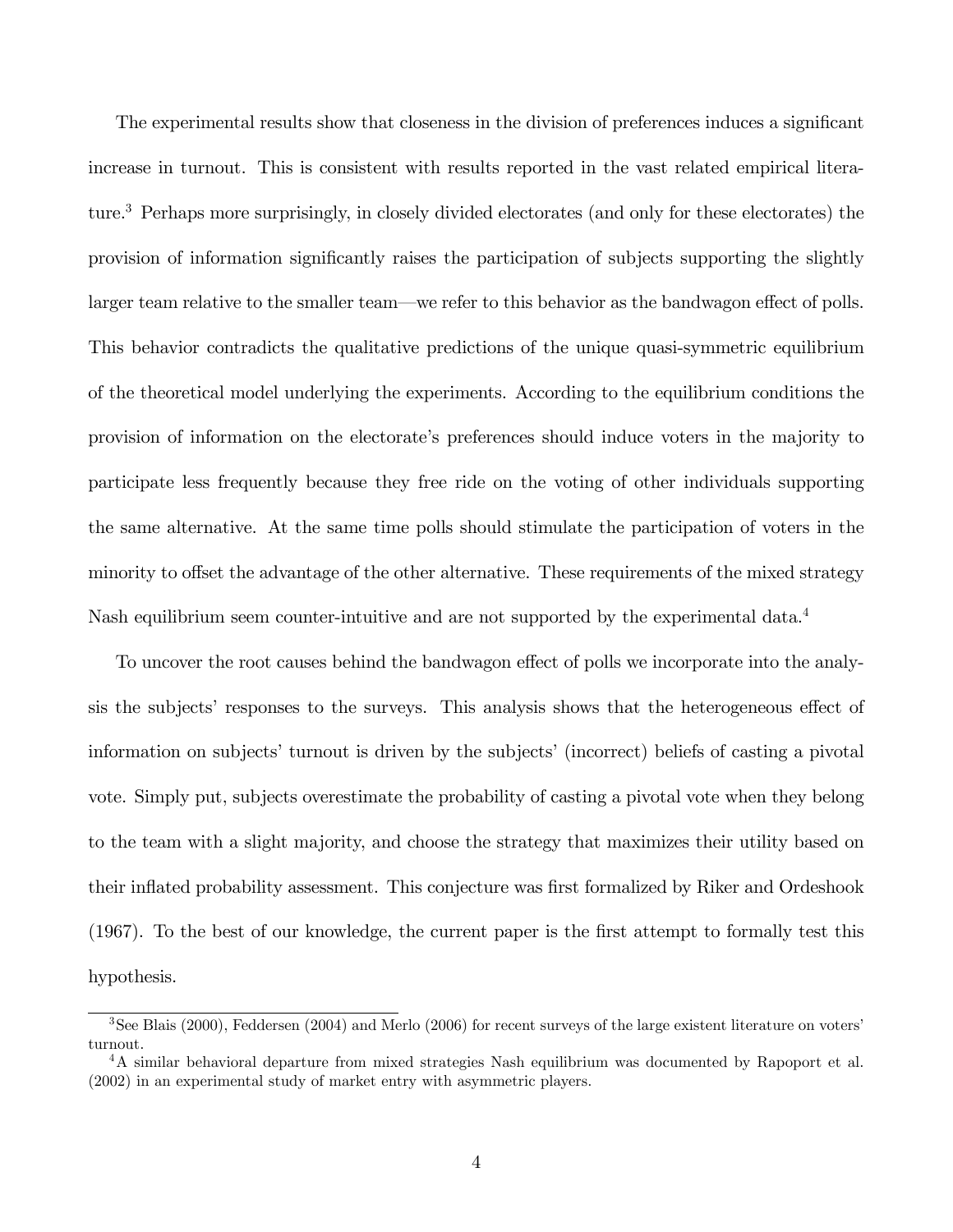The observed bandwagon effect of polls is consistent with previous experimental studies. While studying the incidence of reform in the presence of individual-specific uncertainty, Cason and Mui (2005) find that the participation rates of the majority are higher than the participation rates of the minority. Großer and Schram  $(2010)$  also conduct an experimental study of the effects of information on turnout. In particular, they examine the welfare implications of endogenous voter participation using a different experimental design that includes floating voters. They also find that the majority participates more than the minority but this difference is not statistically significant. Our experiment, like Cason and Miu's (2005), is especially designed to use the subjects as our unit of observation, granting us the possibility to differentiate between distributions with enough observations for each one to be able to perform statistically tests.

Finally, Levine and Palfrey (2005) experimentally test the predictions of Palfrey and Rosenthal (1985) whereby participation costs are heterogeneous and privately known. They find that subjects in the small team vote with higher frequency than subjects in the large team. Unlike our experimental design, theirs does not directly test for the effects of the provision of information. Perhaps more importantly, their study [as well as that of Großer and Schram (2010)] reveals the exact vote tally at the end of each round thus allowing the subjects to gain experience and learn over rounds. This was done in order to check whether the subjects' behavior converges with experience to the one predicted by the pure strategy equilibrium of the game they analyzed.

This paper's objective is not to examine the predictions of a particular model, but rather to reveal the individuals' behavioral reactions to the publication of public opinion polls. Therefore, we use a random and anonymous reassignment procedure specifically to reduce repeated game incentives and minimize the effects of learning. We believe this is the right experimental design given the objectives of our study.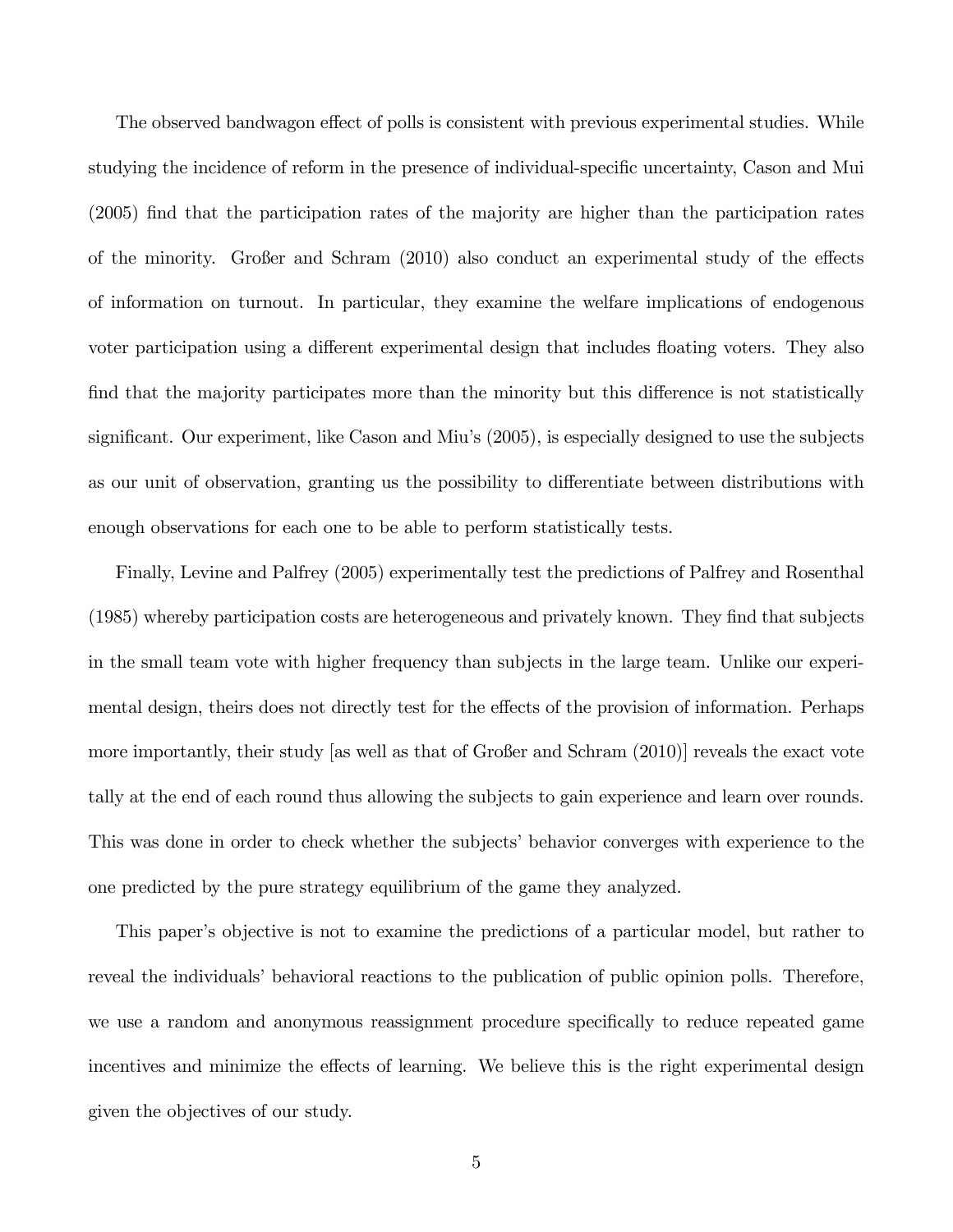We test the external validity of our main experimental result using a newly culled data set on gubernatorial elections in the U.S. between 1990 and 2005. For these purposes we use as our proxy to closeness in the distribution of preferences the results of pre-election polls published by newspapers within one week before the elections. The empirical evidence is consistent with the experimental results. Namely, in elections where the polls pointed to a narrow margin between the two parties, the difference in the elections' vote share of the two parties is greater than the difference predicted by the polls. The effect above is not present in electoral contests that were expected to be lopsided according to the polls' predictions.

The individuals' behavioral pattern has significant implications in two different contexts. The immediate one is in the context of voting, where our results point to an interesting behavioral phenomenon that has been overlooked by the related literature. This behavior has important implications on the widespread policy debate on the desirability of publishing polls close to an election date. On the one hand, supporters of the ban claim that the observed inclination of people to vote for candidates leading in the surveys may lead to the manipulation of polls before elections by parties with vested interests. On the other hand, opponents to the measure claim that a ban on polls before elections suppresses the freedom of expression.<sup>5</sup> Experimentally, we show that the bandwagon effect is a direct consequence of higher voter participation and not necessarily of voters changing their preferences. This suggests that a policy geared to increase voters' participation can substantially offset the effects of polls.<sup>6</sup>

The observed phenomenon has also broader implications regarding the empirical relevance of

<sup>5</sup>According to the Foundation for Information/ESOMAR a ban on the publication of opinion polls exists in 30 out of 66 countries surveyed in their study published in 2003. Nowadays, a lively debate is being conducted in several countries, like Canada, France, Ireland, The Philippines and Russia.

 $6$ Klor and Winter (2007) perform a welfare analysis of the effect of public opinion polls. We show that polls decrease the payo§s of individuals in the small team without necessarily increasing the total welfare of the population.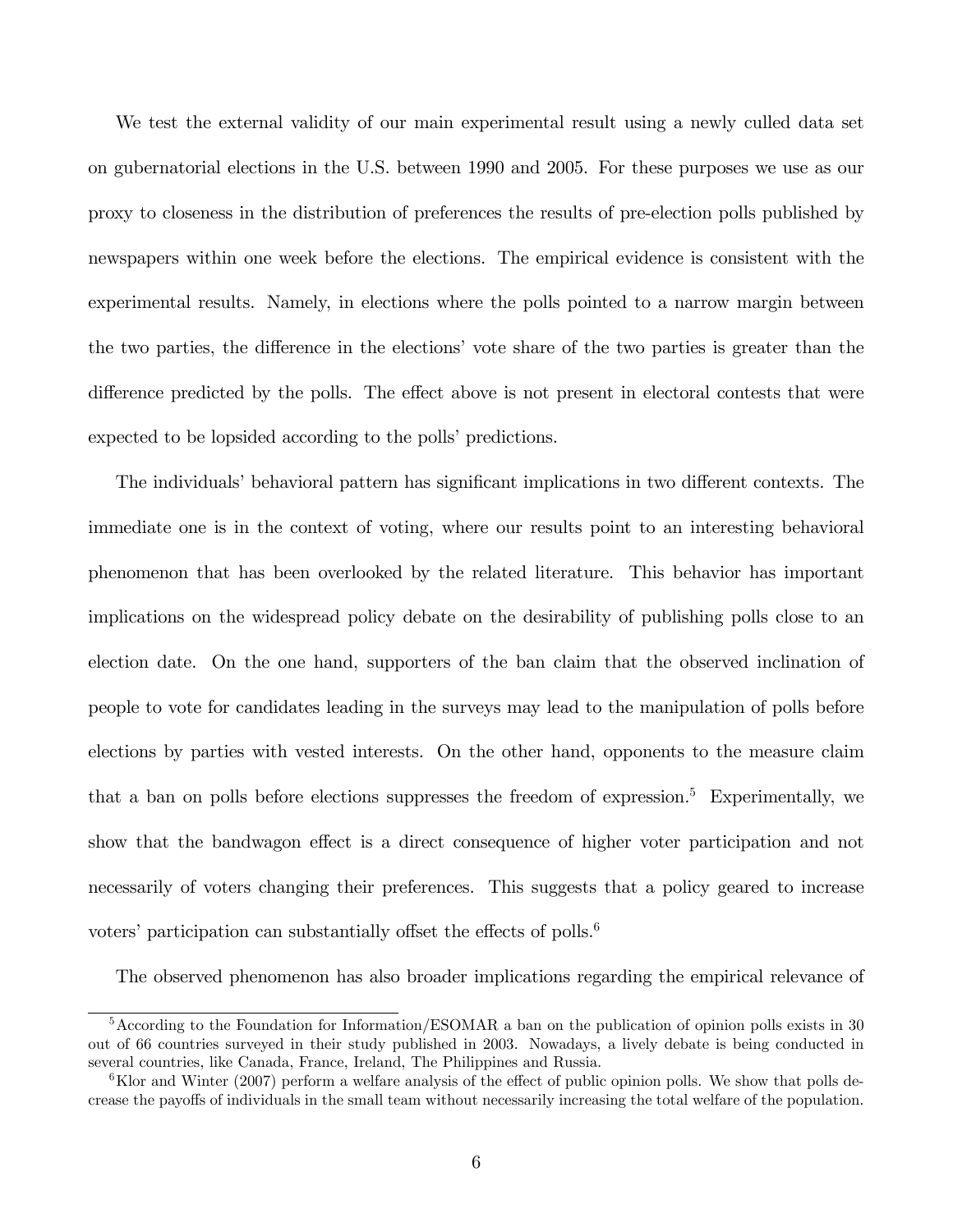mixed strategy equilibria in more general setups. When a player can choose between two alternatives she may use a mixed strategy only when she is indifferent between the two. In an asymmetric environment as the one proposed here, players in the small team would be indifferent between voting and abstaining only if players in the large team vote with a relatively lower frequency than players of the small team. Moreover, each player should have the correct beliefs regarding the mixed strategies used by the rest of the players. The equilibrium strategies (and beliefs) are not necessarily intuitive, especially in setups with only slight differences between the players. Thus, for these conditions to hold behaviorally probably requires that the game is played with a considerable amount of repetition to facilitate experience and learning.

We propose an alternative theoretical explanation that relaxes Nash equilibrium but is consistent with the voters' beliefs and behavior observed in the laboratory. In particular, we show that if individuals believe that in a close election the probability of voting is sufficiently high and similar for every voter regardless of team sizes, then optimal behavior with respect to these beliefs gives rise to voting patterns consistent with the ones observed in the current study. While these beliefs cannot be part of equilibrium with groups of unequal sizes, they are consistent with the documented departures from quasi-symmetric equilibrium strategies in other contexts as well.

The paper is organized as follows. The next section presents the theoretical framework underlying our experiment. A detailed description of our experimental design appears in Section 3. Section 4 shows the main experimental results of the paper. Section 5 test the external validity of our experimental results. We present an alternative theoretical explanation for the subjectsí behavior in Section 6. The last section of the paper concludes. The proof of our theoretical result appears in the appendix.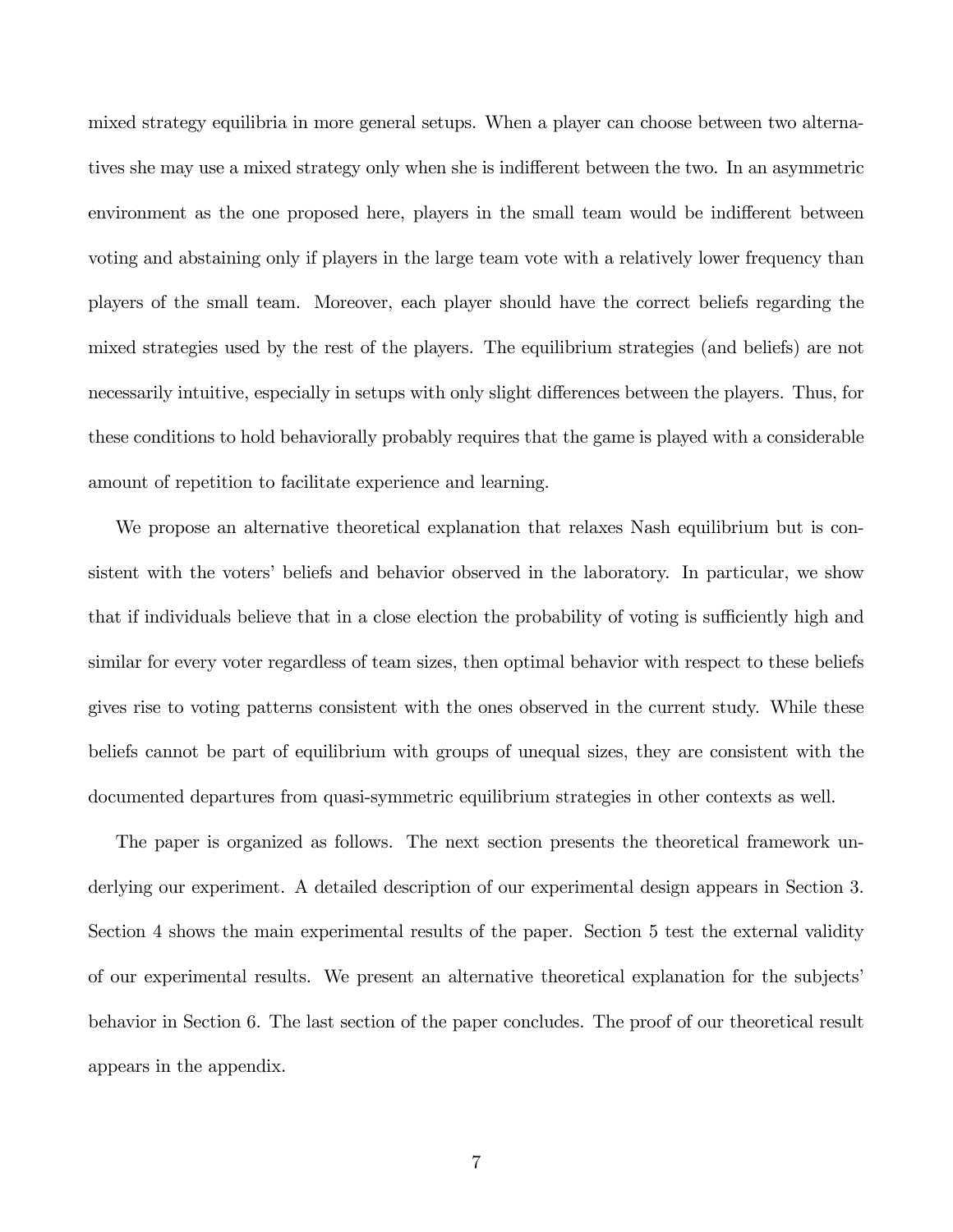## 2. Theoretical Framework

The theoretical framework we consider is based on the seminal contribution of Palfrey and Rosenthal (1983). There are *n* risk neutral individuals  $(n \geq 3)$ . Individuals have to decide between two alternatives  $\{A, B\}$ . The alternative is chosen via simple plurality rule; that is, the alternative with the greater number of votes is chosen. In the event of a tie each alternative is selected with equal probability. This is a collective choice problem: the chosen alternative applies to all the individuals.

Each individual has preferences over the two alternatives. Let  $V$  denote the utility difference to an individual between the event that her favored alternative is elected and the event that the other alternative wins the election.<sup>7</sup> Each individual has to decide whether to vote or abstain.<sup>8</sup> Let us denote by  $s_i$  the strategy of individual i (let  $s_i = 1$  when individual i votes and  $s_i = 0$ otherwise). All the individuals make their strategy choices simultaneously. There is a positive cost  $C > 0$  associated with the act of voting. V and C are common knowledge and identical to all the individuals. We assume that  $V > 2C$ .

In this setup, a rational individual votes if and only if

$$
V \times P(1, s_{j \neq i}) - C \geq V \times P(0, s_{j \neq i}),
$$

where P denotes the probability that individual i's preferred alternative is chosen and  $s_{j\neq i}$  is a

<sup>&</sup>lt;sup>7</sup>Therefore, individuals are splitted regarding their preferences and have opposing preferences over the two possible outcomes. See Battaglini et al. (2010) and Houser et al. (2011) for experimental evidence on the effect that information on the state of the world has on voters' decisions.

 ${}^{8}$ In the present framework voting against one's preferred alternative is strictly dominated by not voting. Therefore, we rule out this possibility and, whenever we say that an individual votes, we imply that she votes in support of her preferred alternative.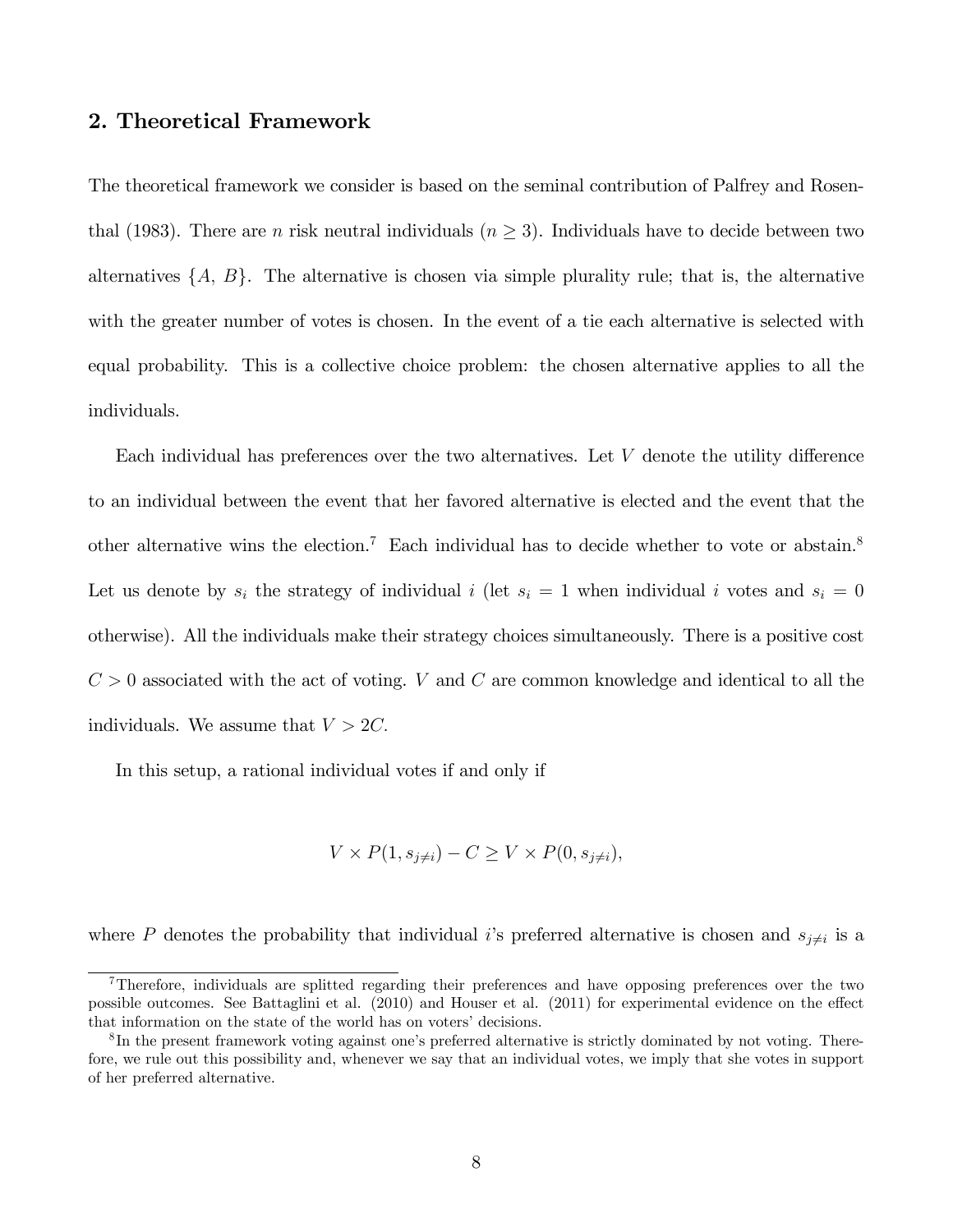profile that describes the strategy of all the individuals excluding individual  $i$ .

Clearly, a rational individual participates in the election only if, given the other individuals strategies, her participation affects the probability that her preferred alternative is chosen. In other words, an individual may turn out to vote only when she is pivotal.

We analyze the game above under two different frameworks regarding the individuals information about the distribution of preferences. The first scenario focuses on a symmetric private value model of voting. Accordingly, each voter knows the alternative that she favors and that the probability that any other individual prefers any given alternative is the same for both alternatives. The individuals' probability distributions are stochastically independent. We focus on symmetric Bayesian Nash Equilibrium (BNE) as the relevant equilibrium concept for this framework. This equilibrium concept assumes that every individual's decision to participate is independent of the alternative that she favors because of the symmetric common prior over the individuals' distribution of preferences. That is, all the individuals randomize between voting for their preferred alternative and abstaining with the same probability. (A formal definition appears in Appendix A.)

In the second scenario the number of voters favoring each alternative is commonly known. This is the framework analyzed by Palfrey and Rosenthal (1983). This complete information game has multiple Nash equilibria. The solution concept that generates unique predictions for the game is that of totally quasi-symmetric mixed strategy Nash equilibrium (QSNE). According to this equilibrium concept all the individuals supporting the same alternative use the same strategy. This strategy involves voting with a probability strictly between zero and one. Note that, unlike the BNE, in the QSNE individuals supporting different alternatives are not necessarily mixing with the same probability. (See Appendix A for a formal definition of this equilibrium concept.)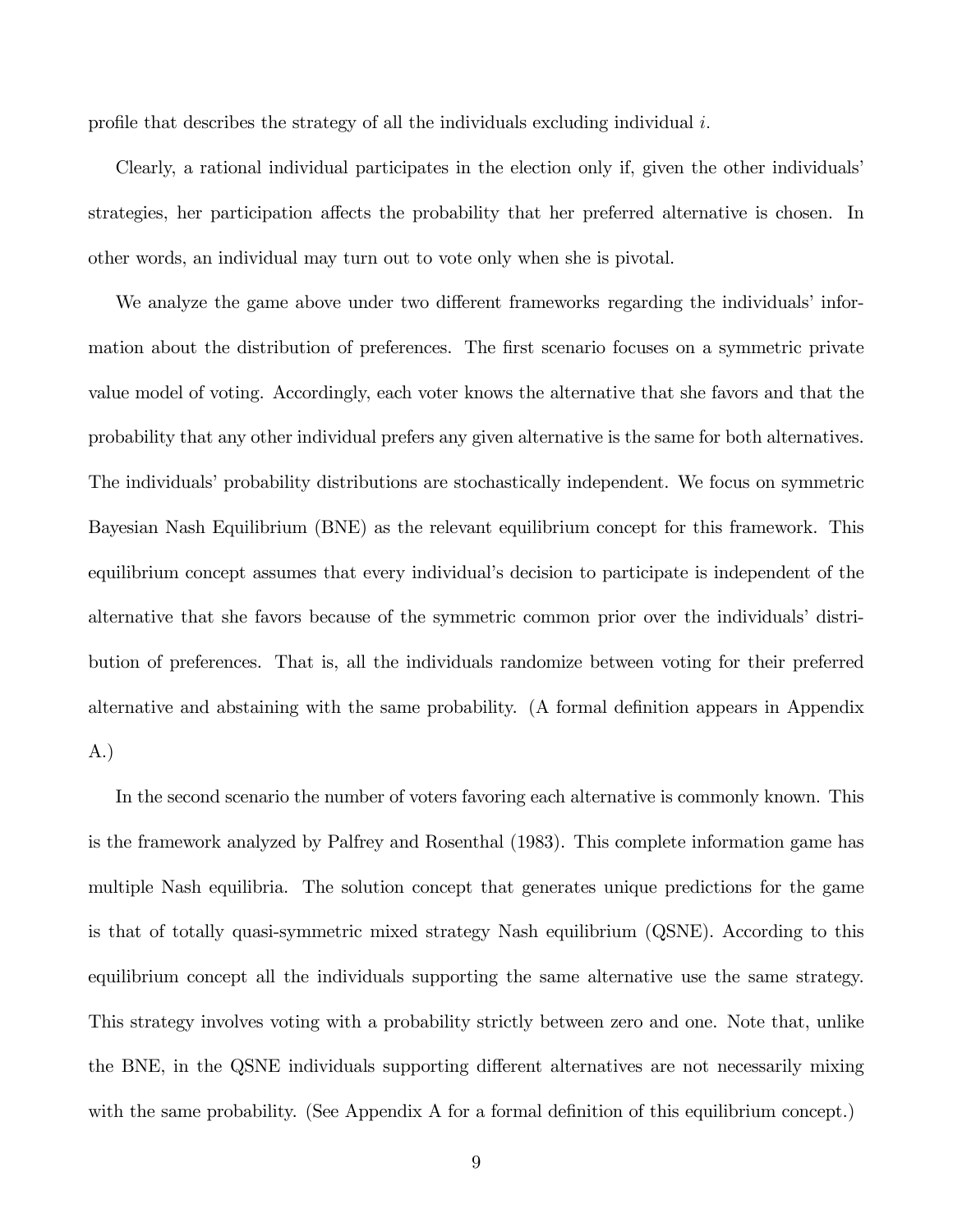For the purposes of our experimental study we focus on electorates of seven individuals and set  $V = 10$  and  $C = 4$ . We choose an odd number of participants in each electorate to rule out equilibrium in pure strategies (except for the case where all the participants share the same preferences). In fact, there exists a unique totally mixed QSNE and a unique totally mixed symmetric BNE with electorates of seven players choosing between two alternatives. Table 1 provides the point predictions for the unique BNE and QSNE.

Note that according to the predictions of the QSNE, individuals in the minority vote with higher probability than individuals in the majority for every distribution of preferences. This result is a direct consequence of the mixed strategies equilibrium's requirement that individuals should be indifferent between voting and abstaining. Since individuals are willing to vote only if the probability of casting a pivotal vote is positive, they have to expect that with a high enough probability the number of votes in support for each team would be equal, or differ by only one vote. To satisfy that requirement individuals supporting the large team should vote with lower probability than individuals supporting the small team.

## 3. Experimental Design

The experiment was run at the RatioLab - The Center for Rationality and Interactive Decision Theory at The Hebrew University of Jerusalem. The 84 subjects in this experiment were recruited from the pool of undergraduate and graduate students from The Hebrew University and had no previous experience in experiments related to voters' participation.

In each session 21 subjects participated as voters. The experiments were conducted via computers. Before the experiment started an experimental administrator read the instructions aloud.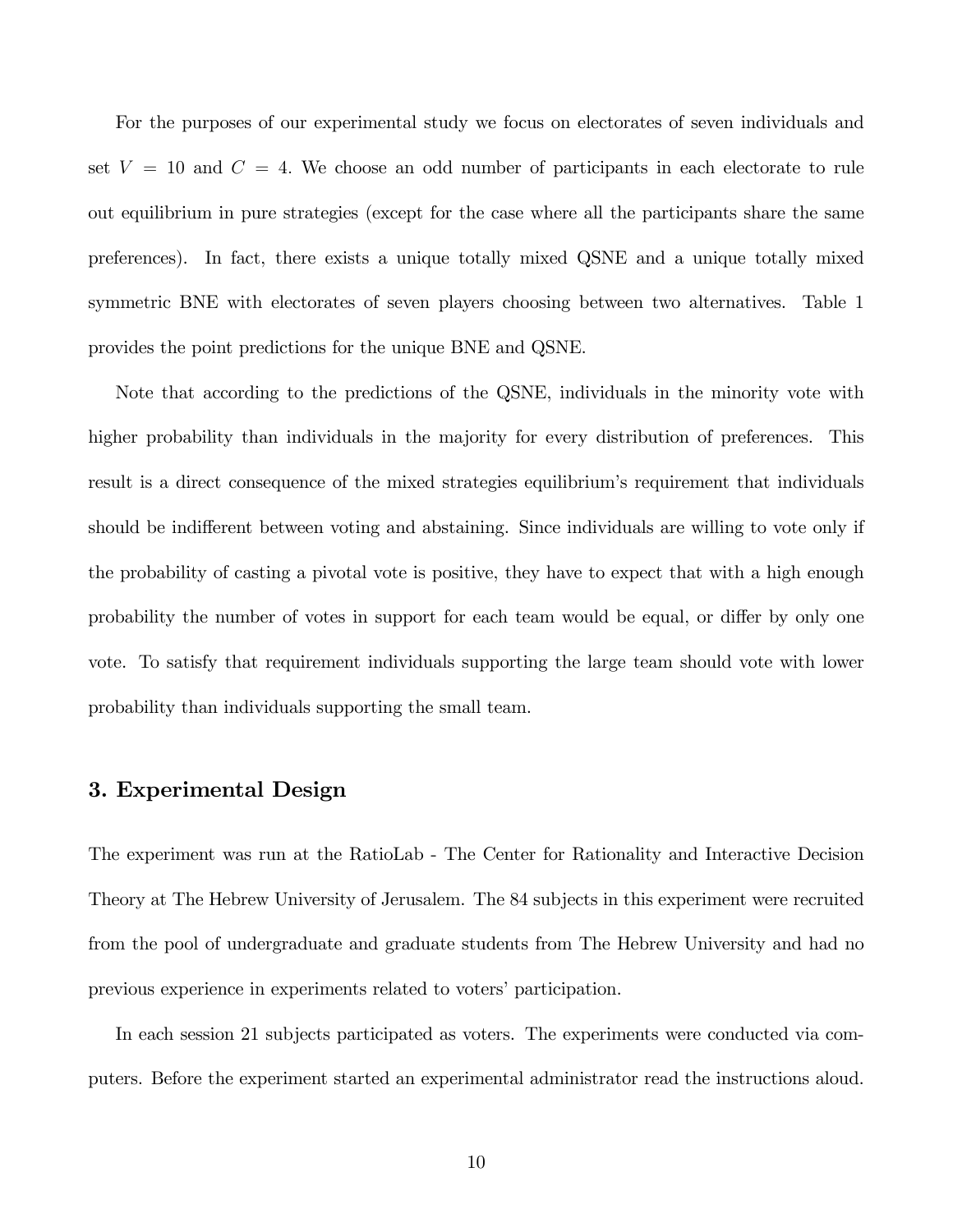We also asked several hypothetical questions at the end of the instructions to check subjects' comprehension of the procedure (the instructions and the questionnaire are located in Appendix B). The experiment began after all subjects had solved all questions successfully. The experiment lasted for about ninety minutes. Each subject received 80 tokens as a participation fee and subsequent earnings according to the payoffs specified in the experiment. Average earnings were equal to 244 tokens. We converted each token to NIS 0.25 and paid the subjects in cash in private at the end of the session.<sup>9</sup> Throughout the experiment we ensured anonymity and effectively isolated each subject in a cubicle to minimize any interpersonal influence that could stimulate uniformity of behavior. Communication among subjects was not allowed throughout the session.

Each experimental session entailed 20 independent rounds. In each round we randomly divided 21 subjects into three electorates of seven participants each. At the beginning of each round an equal probability rule randomly assigned each subject to one of two teams: Green or Blue. A subject earns 10 tokens if the team she prefers is selected by majority voting in an election. Voting entails a cost of 4 tokens.

The sequence of events is as follows. Subjects know that the round is divided into two stages, and that each subject will decide whether to vote or abstain in each stage. Every subject knows that her decision in one stage is independent from her decision in the other stage. In the first stage of each round each subject knows only her preferred color. She decides whether to vote or abstain. After all the participants make their decisions we proceed to the second stage of the round. In this stage subjects are told the electorate's distribution of preferences. Subjects receive no information whatsoever on the participation of subjects in the round's first stage. Subjects have to decide

<sup>9</sup>Subjects on average earned NIS 61 for roughly 90 minutes of their time. The hourly minimum wage in Israel is slightly below NIS 20. The current exchange rate is slightly above NIS 3.5 per U.S. dollar.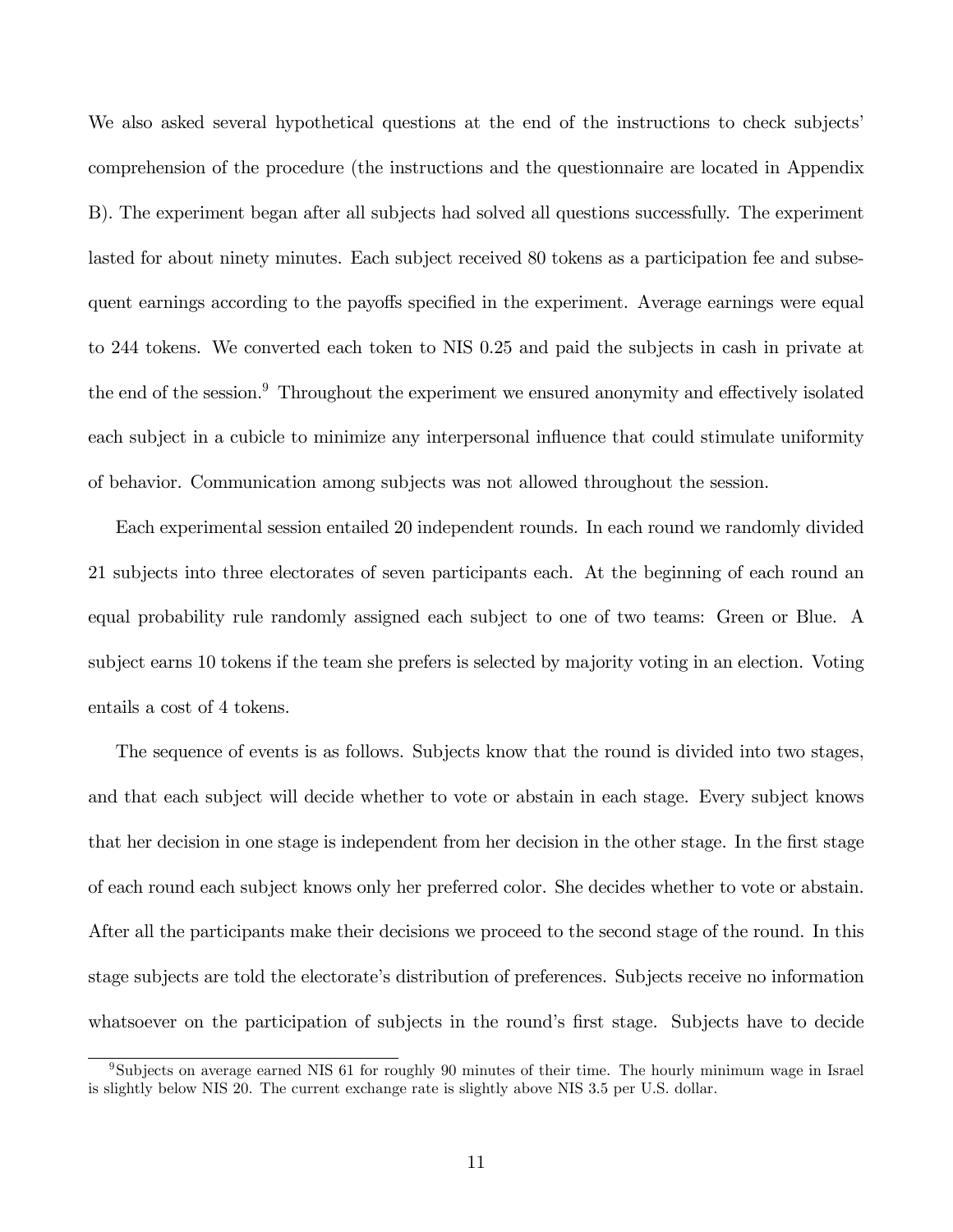again whether or not to vote. After all the subjects choose an action, they learn the selected teams of the first and second elections, their corresponding payoffs for the round, and their cumulative payoffs—no information is provided on the number of subjects that voted for a given team. Ties are always broken by an equal probability rule. At the end of each round subjects are randomly reshuffled between electorates and each subject's preferred color is again randomly chosen.

In addition to playing this game each subject completed a survey that asked her to assess the probability of casting a pivotal vote for each possible team size. Every subject completed the same survey twice, before the beginning of the first round and after finishing the last round.

## 4. Experimental Results

This section presents the effects of revealing information about the electorate's distribution of preferences on the subjectsí turnout. To clarify the exposition we divide this section into two subsections. The first subsection presents the basic results on the impact of information provision on subjects' participation. The second subsection reports the results taking into account not only the subjects' actions but also their beliefs.

For all the tests reported below the unit of observation is the subject. For the nonparametric tests we consider, for each subject, the average across all the different rounds. This eliminates possible correlations across repeated observations of a given subject. Therefore, the statistics reported are averages of the subjects' averages. In the regression analysis, however, we use all the available data, adopting a random effects specification with the subject as the random factor.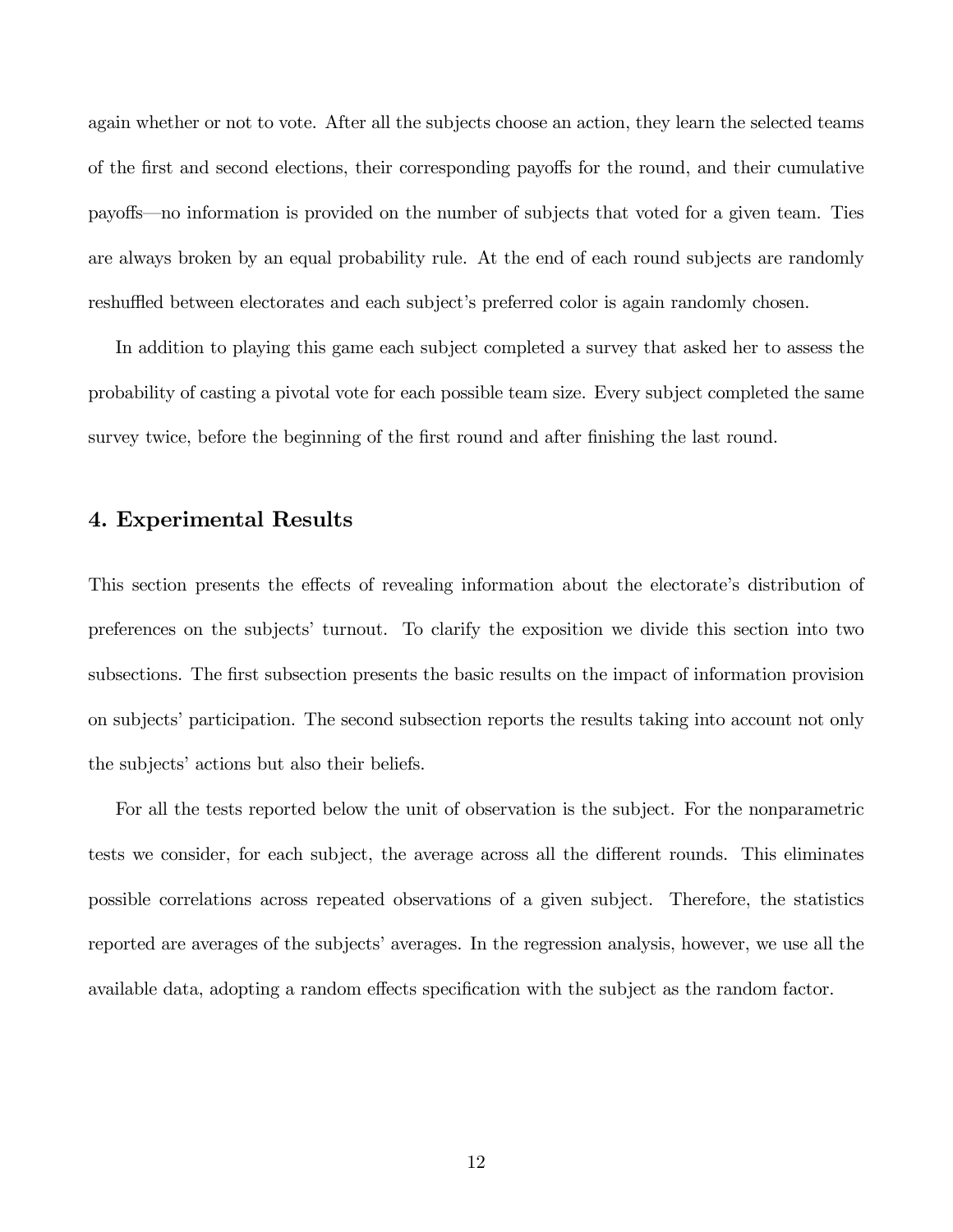#### 4.1. The Effect of Information on Subjects' Turnout

Figure 1 depicts the average turnout rate before the provision of information and the average turnout rate after information is revealed, as a function of the different distribution of preferences. The figure also includes the equilibrium's predicted turnout rate.

The figure indicates that a close division of preferences induces a significant increase in turnout. Whereas the average turnout rate before the provision of information is slightly below 25 percent, the average turnout rate for a distribution of teams of sizes three and four is 40 percent (the difference between the two is statistically significant with  $z = 3.125, p < 0.001$ , two-sided sign test using the normal approximation to the binomial distribution).

The provision of information for other divisions of the electorates does not have a significant impact on the subjects' turnout relative to their turnout rates before the provision of information  $(p > 0.8$  when the division of teams is five versus two;  $p > 0.65$  when the division is six versus one; and  $p > 0.8$  when the division is seven versus zero, all according to a two-sided sign test). Moreover, the observed rates are not substantially different from the equilibrium's prediction. The turnout rate is higher than the equilibrium's prediction for distributions of seven versus zero and five versus two, whereas turnout is lower than the equilibrium's prediction for a distribution of six versus one. For closely divided preferences, on the contrary, we observe important quantitative differences between the subjects' turnout and the predictions of the theoretical model underlying the experiment.<sup>10</sup>

 $10$ The correlation between closeness and turnout observed in the laboratory is consistent with results in the related empirical literature [see, for example, Shachar and Nalebuff (1999)]. Feddersen and Sandroni (2006) show that this correlation can be explained using a model where voters have ethical preferences. Coate and Conlin (2004) provide empirical evidence supporting the ethical voters approach. See also Degan and Merlo (2011) for an extension of the model of ethical voting to a unified approach that combines voter uncertainty and spatial heterogeneity of preferences.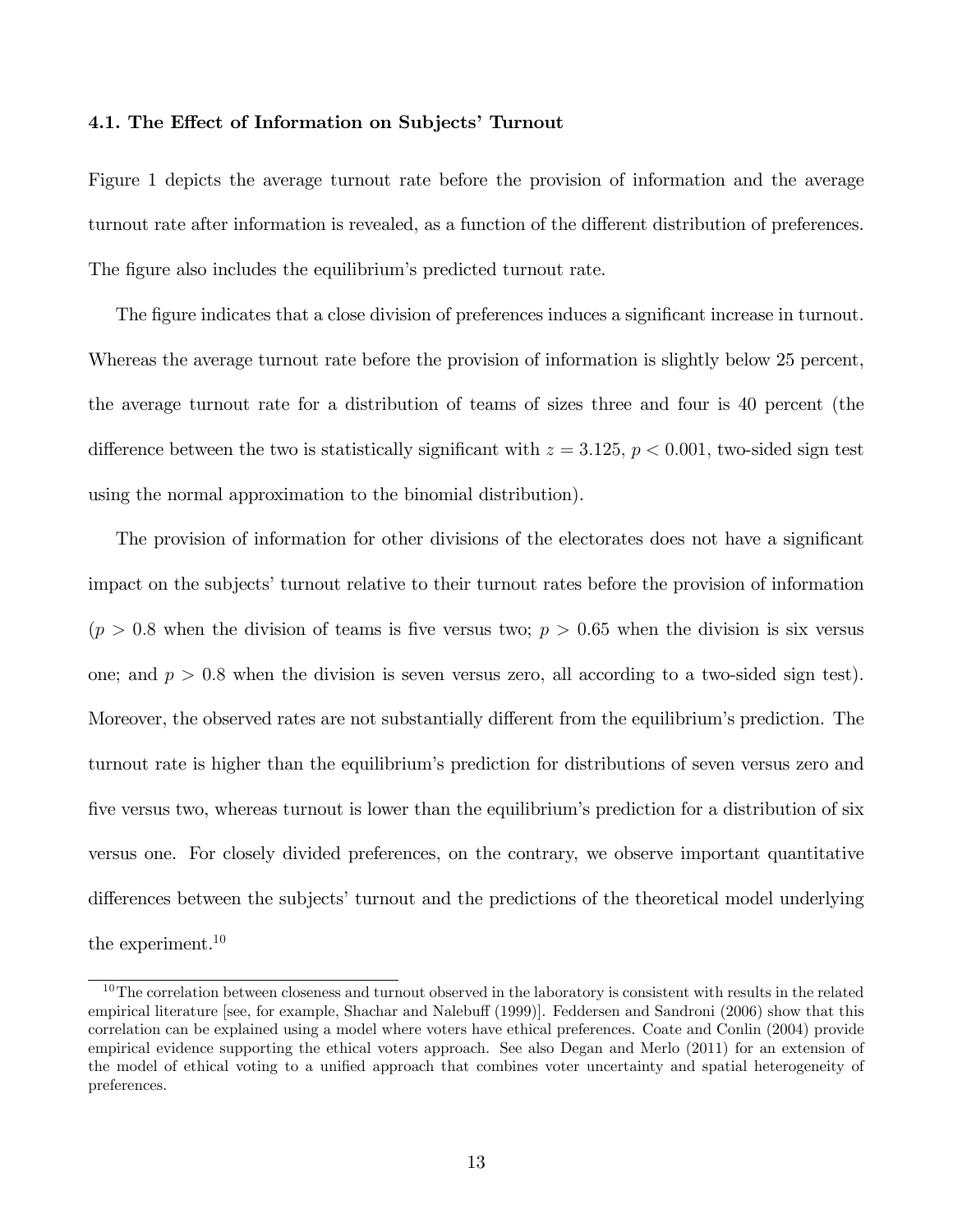Although Figure 1 reveals a clear and significant effect of closeness on participation, the figure masks important and unexpected differences between teams for a given distribution of preferences. The heterogeneous effect of closeness between teams is presented in Figure 2, which decomposes turnout as a function of the size of the teams. Note that a team of size j implies that the distribution of the electorate's preferences is  $(j, 7 - j)$ .

This figure shows the most startling effect that emerges from our experiment: For closely divided electorates the effect of information on voter participation is not homogenous across teams of different sizes. In particular, the provision of information significantly raises the participation of voters supporting the slightly larger team relative to the participation of voters supporting the smaller team, thus affecting the election's results.

In other words, for closely divided electorates revealing information on subjects' preferences causes an important increase on the participation of all the subjects. Subjects that belong to teams of size three and four vote more often after learning the distribution of preferences. This effect is significantly stronger for subjects that belong to the slightly larger team. The turnout rate for subjects that belong to a team with four supporters is more than twenty percent higher than the turnout rate of subjects that belong to a team of three members. This behavior contradicts the quantitative and qualitative predictions of the theoretical model. Accordingly, members of the minority should vote with a higher probability than the members of the majority to offset the advantage of the majority. Moreover, the provision of information should induce a decrease in the turnout rate of the majority because of free riding of its members.

We do not observe a similar effect for electorates with a more lopsided division of preferences. For electorates that are not closely divided, revealing the distribution of preferences does not a§ect the turnout rate of subjects supporting the small team but lowers the turnout of subjects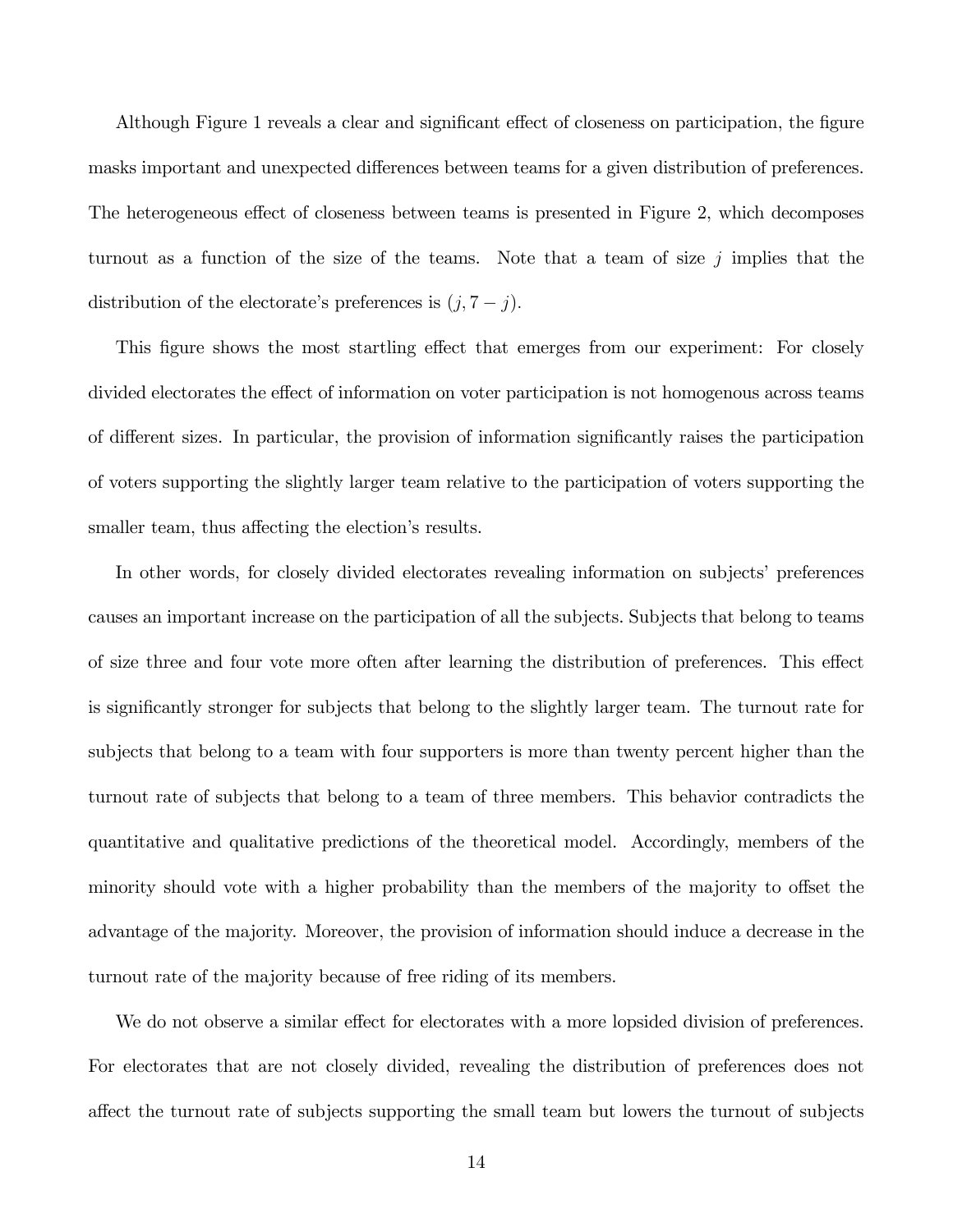supporting the large team. For example, we see an important decrease in the participation of subjects after learning that they belong to a team of size seven. A similar phenomenon occurs for subjects that belong to a team of six subjects. Note that these subjects turn out in a lower frequency than that of a subject that is the sole supporter of an alternative. An analogous situation occurs when the subjects' preferences are divided between teams of five and two members. This behavior, which seems to be a consequence of free riding, is in accordance with the equilibrium's predictions.

The different effect of closeness on subjects conditional on the size of the team they support is evident from the estimation of the following participation equation:

$$
Vote\_Inf_{i,t} = 1\left\{\beta_0 + \beta_1 Vote\_NoInf_{i,t} + \beta_2 Majority_{i,t} + \beta_3 round_t + \alpha_i \ge 0\right\}
$$
 (4.1)

where  $1\{\cdot\}$  is an indicator function that takes the value 1 if the left hand side of the inequality inside the brackets is greater than or equal to zero, and 0 otherwise;  $Vote\_Inf_{i,t}$  reflects subject  $i$ 's participation decision in the second stage of round t after the provision of information on the distribution of preferences. The covariates account for the subject's decision in the first stage of round t before the provision of information  $(Vote\_{NoInf_{i,t})$ , and whether or not the subject belongs to the large team in an electoral contest  $(Majority_{i,t})$ . We also include in the analysis a time trend  $(round<sub>t</sub>)$  to capture the fact that subjects may systematically change their strategy as a consequence of learning from round to round; and a subject specific constant effect  $(\alpha_i)$  that captures random disturbances (constant through time) that characterize subject  $i$ .

We estimate equation  $(4.1)$  separately for each different distribution of subjects' preferences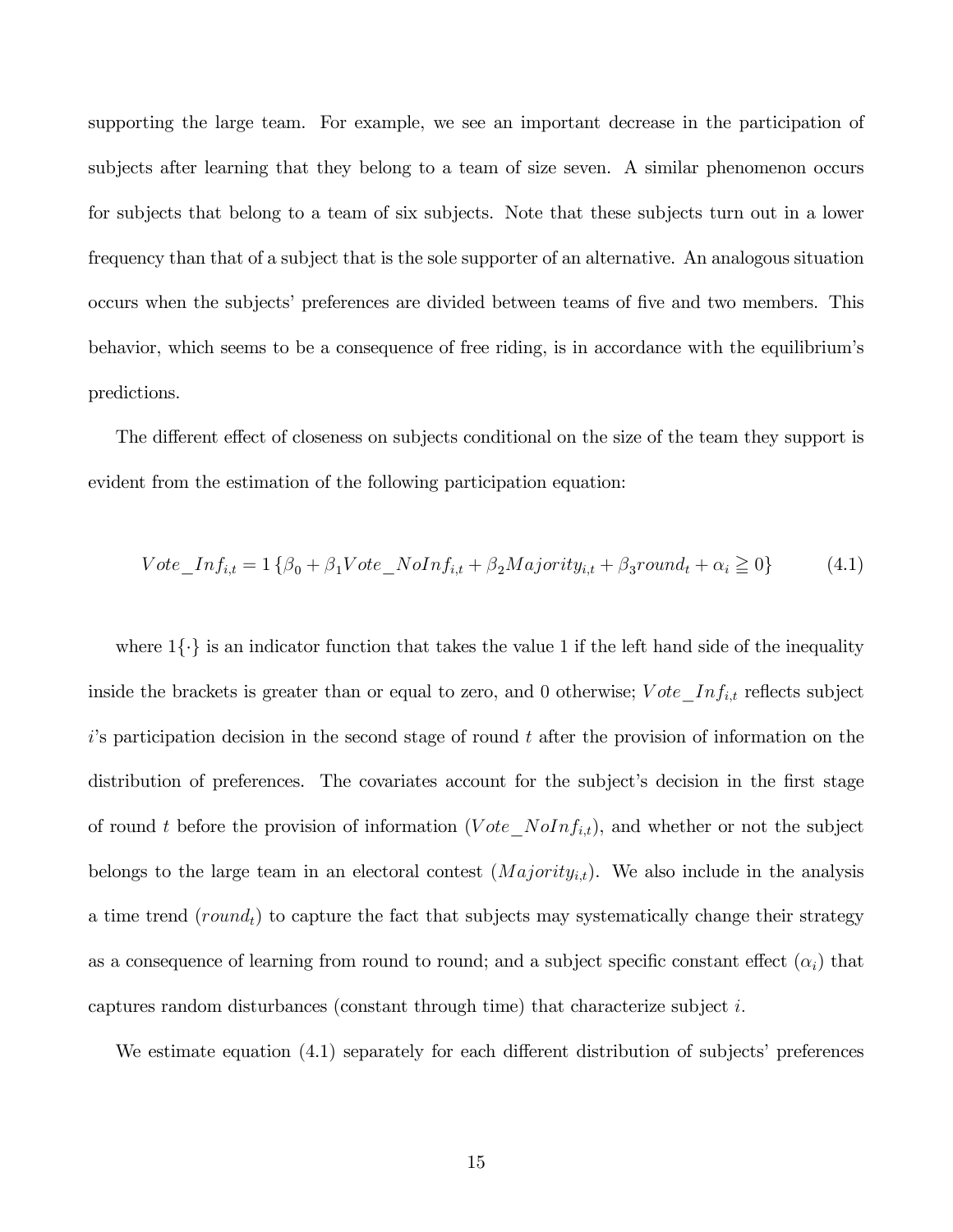using a random effects probit estimation.<sup>11</sup> Table 2 presents the estimated coefficients. The table quantifies the most striking of our results: When the electorate is closely divided, the provision of information on subjects' preferences significantly raises the participation of subjects in the majority relative to the minority. The team size effect when the electorate is divided into teams of three versus four subjects is positive, large in value relative to the other coefficients and statistically significant. It increases the probability of voting by slightly over 10 percent for the average subject. We also observe a significant negative effect of rounds, pointing to a learning process that induces subjects to reduce their participation in elections.<sup>12</sup> Interestingly, the subjects' participation in the first stage of each round does not explain their actions after the provision of information.

The subjects' behavior is qualitatively different when the difference in the number of supporters for each team is relatively large. When the difference in the number of supporters is of three or five subjects the provision of information does not affect the participation of subjects in the majority any differently than it affects the participation of subjects in the minority. For these distributions of preferences, moreover, the number of rounds elapsed does not affect participation.

Contrary to closely divided groups, when the difference in the number of supporters for each team is relatively large the best predictor for subjectsíturnout after the provision of information is the subjects' actions in the first stage of each round. There are subjects that reveal a preference for participation in the first stage, and they are the ones turning out to vote in the second stage when the electorate's preferences are not closely divided. This seems to be particularly the case in lopsided contests  $(6 \text{ versus } 1)$  where the coefficient of the first stage decision is highly statistically

 $11\text{A}$  similar estimation strategy was used in an experimental context by Frechette et al. (2003). That study's main focus is the analysis of the impact of open versus closed amendment rules in models of bargaining.

 $12$ We test the same model including the interaction between majority and number of rounds as an additional covariate. The coefficient for this covariate is not significant. This means that the significant differences between majority and minority does not disappear over rounds.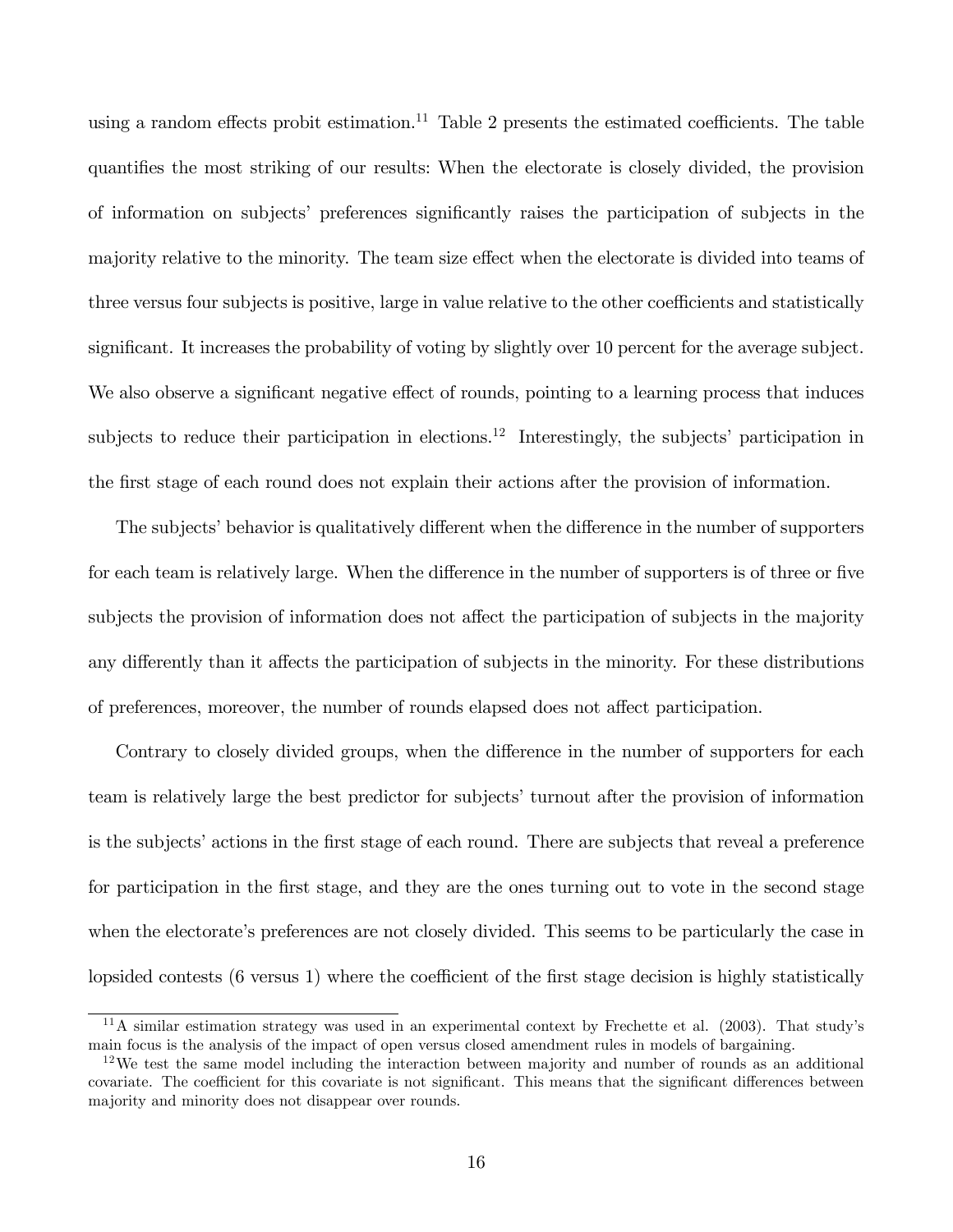significant and also large in value relative to the other coefficients. The probability of voting in the second stage is 30 percent higher for the average subject that belongs to a team of size one and voted in the first stage relative to the average subject that did not vote in the first stage. The marginal effect of voting in the first stage on the probability of voting in the second stage is 24 percent for subjects in teams of size 6.

The fact that the provision of information significantly raises the participation of subjects in the majority relative to the minority in closely divided electorates contradicts the intuitions behind the mixed strategies Nash equilibrium concept. It also contradicts some of the intuitions behind the alternative quantal response equilibrium concept. Interestingly, however, the quantal response equilibrium predicts that the observed participation rate should be higher (lower) than that predicted by the Nash equilibrium when the participation rate predicted by the Nash equilibrium is below (above) 0.5 (Goeree and Holt, 2005). This prediction is borne out by the data both before and after the provision of information. This prediction finds additional support in the next section where we analyze the subjects' beliefs.

## 4.2. The Effect of Subjects' Beliefs on Their Turnout Decisions

This subsection incorporates into the analysis the surveys' answers to better account for the subjects' strategies. As already pointed out, these surveys, conducted at the beginning and at the end of the experiment, asked every subject to quantify the probability of casting a pivotal vote for every possible distribution of preferences. Theoretically, the equilibrium probability of casting a pivotal vote depends only on  $2C/V$ , the voting cost divided by half the benefits of a victory of the subject's preferred alternative. Given that we hold both constant, the equilibrium's predicted probability of casting a pivotal vote is constant as well regardless of the distribution of preferences.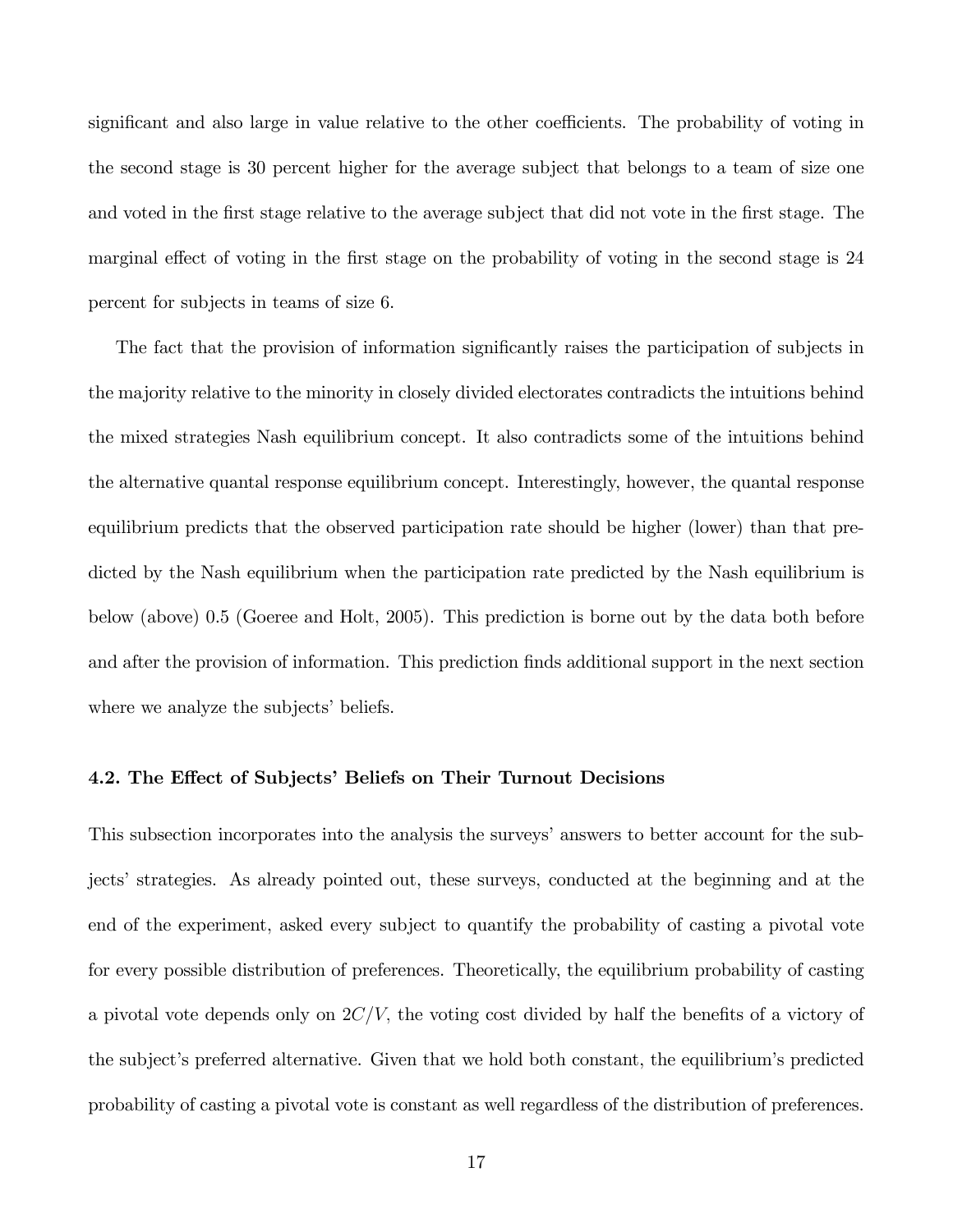(In our application, with a benefit of 10 tokens and a cost of 4 tokens, this probability is equal to 0.8).

Figure 3 depicts the average subjects' beliefs of casting a pivotal vote as a function of the size of the team. The Ögure includes the results of the survey taken at the beginning (labeled Survey 1 in the figure) and at the end of the experiment (Survey 2). This figure also includes the frequencies of elections in which at least one subject was pivotal based on the other subjects actual behavior.

Figure 3 shows that subjects grossly miscalculate the probability of casting a pivotal vote. Quantitatively, the subjects state a probability much lower than the theoretical and actual probabilities. Qualitatively, subjects' beliefs seem to be strongly affected by the distribution of preferences. A low probability is attributed to situations with a large difference in the number of supporters between the two teams, whereas the probability shows an important increase for closely divided teams. On average, the subjects stated a probability of 36.14% (with a standard deviation of  $21.41\%$ ) of casting a pivotal vote when the difference between the teams is one. The stated probability decreases to  $25.54\%$  and  $20.48\%$  as the differences in team sizes increases to three and five respectively (the corresponding standard deviations are  $17.53\%$  and  $18.01\%$ ). For teams of size seven the reported probability is  $23.04\%$  (the standard deviation is  $27.08\%$ ). The subjects' estimates for a close distribution of preferences is significantly different than their estimates for the rest of the distributions  $(p < 0.001)^{13}$ 

It follows from the previous subsection (see Figure 2) that not only the subjects' beliefs of casting a pivotal vote are relatively higher for closely divided electorates, but also their propensity to vote increases for these electorates. As a consequence, the actual probability of casting a pivotal

 $13$ The probability stated for distributions with a division of two versus five is significantly different than that reported for distributions of one versus six  $(p < 0.001)$ . Neither series is significantly different from the probabilities reported for teams of size seven ( $p = 0.28$  and 0.18, respectively).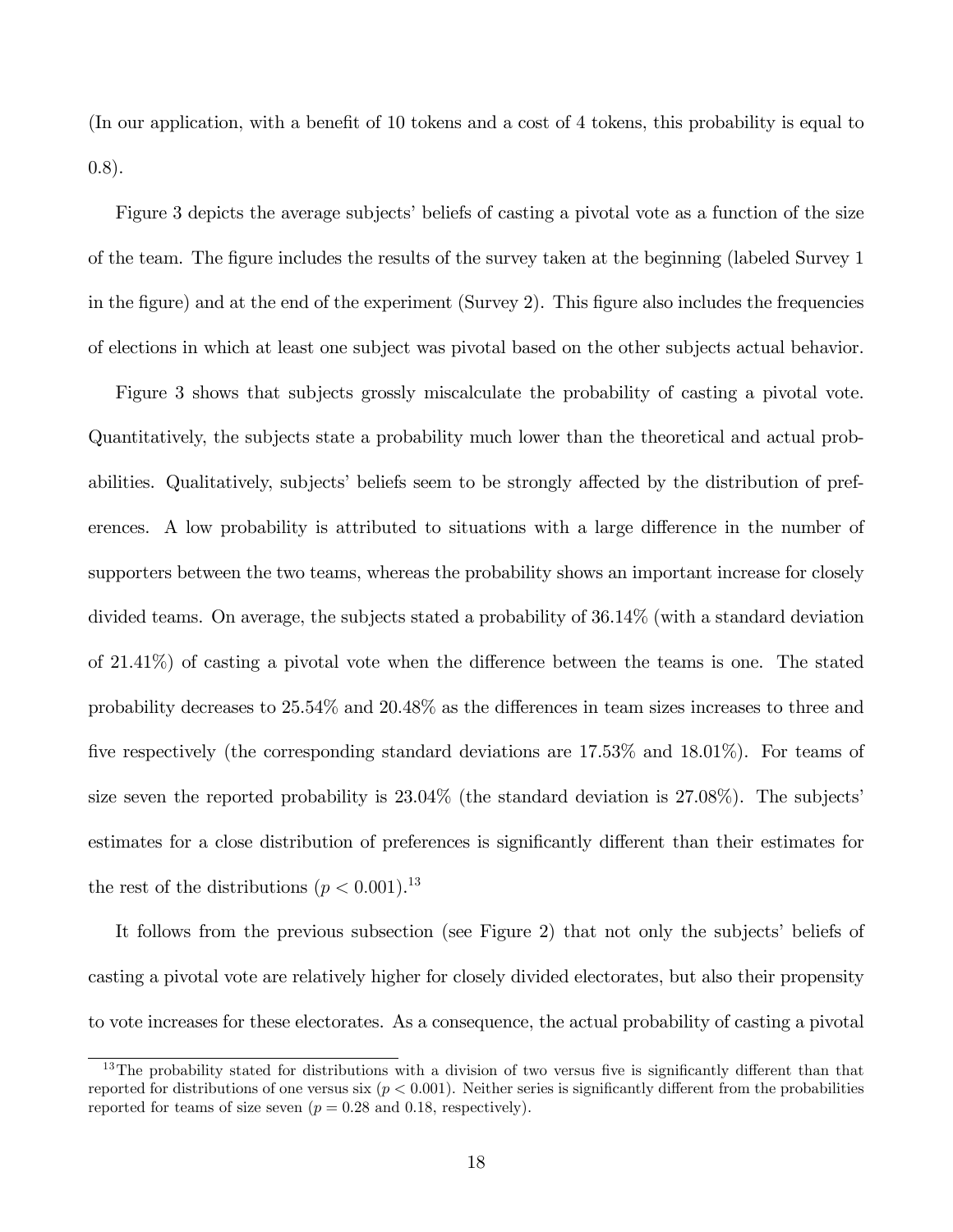vote decreases in closely divided electorates. Hence, an increase in the subjects' beliefs of casting a pivotal vote brings about a decrease in the actual probability of being pivotal.

For a given distribution of preferences, the subjects believe that they are more likely to cast a pivotal vote when they belong to the larger team.<sup>14</sup> Contrary to our results from the previous section, the differences are statistically significant for every distribution of preferences. The  $p$ -value that subjects in the majority state a higher probability of casting a pivotal vote than subjects in the minority is below 0.04 for a distribution of four versus three subjects. This value decreases to 0.03 and to 0.003 as the difference between the teams increases to three and five, respectively.<sup>15</sup>

A comparison of the subjects' beliefs and their participation decisions leads us to conjecture that the subjects' behavior is at least partially accounted by their beliefs. Simply put, subjects may overestimate the likelihood of casting a pivotal vote and act rationally based on their inflated probability assessment. To test this hypothesis we estimate equation (4.1) replacing  $Majority_{i,t}$ , the explanatory variable that captured the relative effect of belonging to the majority, by each subject's beliefs of casting a pivotal vote conditional on the size of the subject's team.

The estimated coefficients appear on the second panel of Table 2. The results are qualitatively similar to the ones presented on the first panel of the table; that is, subjects' beliefs explain their behavior only when the distribution of preferences is closely divided between the two teams. Intuitively, in close elections subjects believe that there is a higher probability of casting a pivotal vote when they belong to the majority. These beliefs lead subjects to increase their relative frequency of voting when they indeed belong to the large group. Quantitatively, the coefficient

<sup>&</sup>lt;sup>14</sup>In the only exception, subjects in the second survey assigned a higher probability of casting a pivotal vote to a team of size one  $(25.02\%)$  than to a team of size six  $(21.48\%).$ 

 $15$ All the conclusions above are reached using each subject's average of both surveys for a given team size. Note that the subjects' answers to the surveys are not significantly different for any team size, and our results do not change if we use either survey instead of the subjects' average of the two surveys.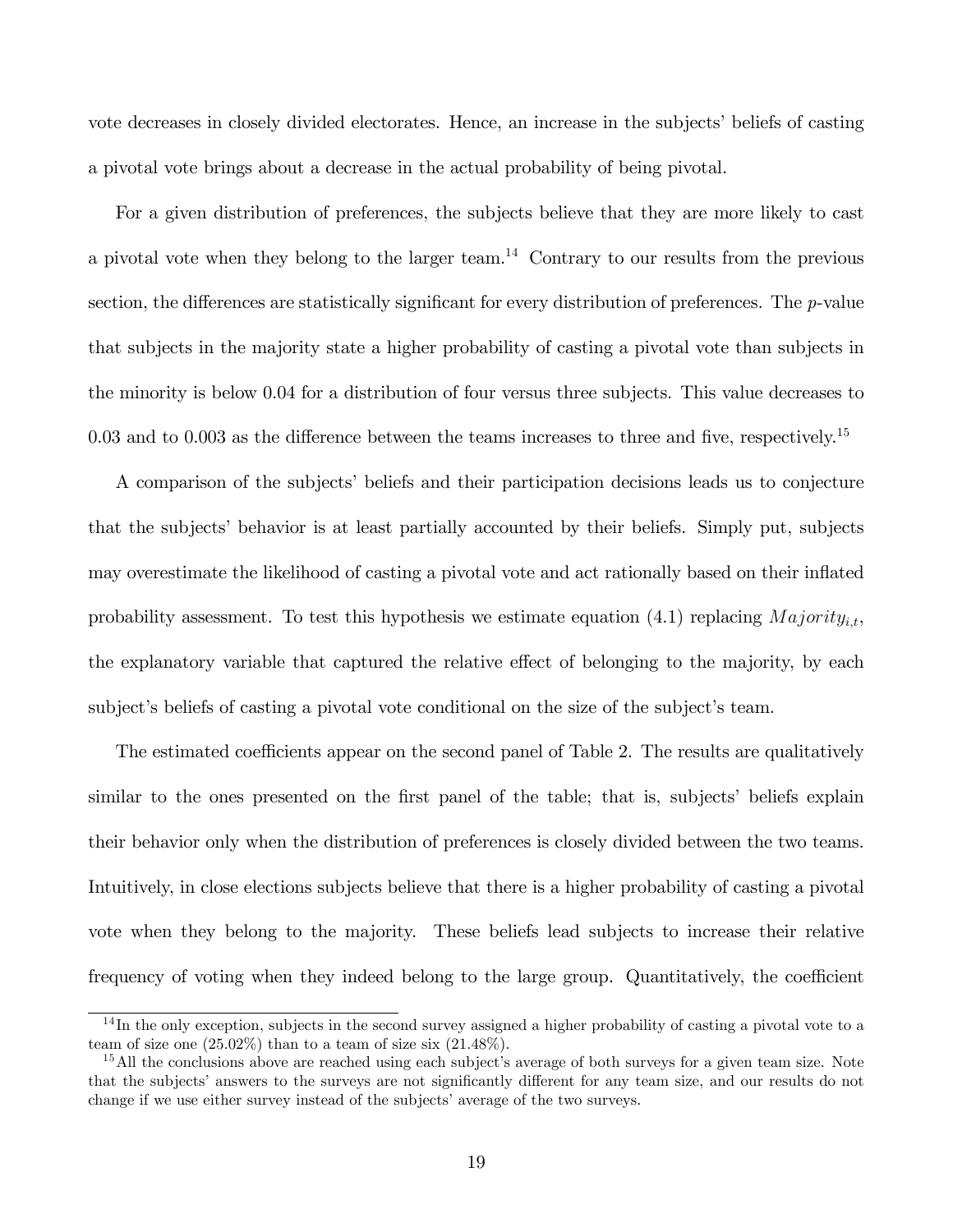for the subjects' beliefs is smaller than the coefficient estimated in panel  $(1)$ . In particular, a ten percentage point increase in the belief of casting a pivotal vote when belonging to a team of size four causes a five percent increase in the probability of voting of the average subject.

When the sizes of the teams are not closely divided the subjects' beliefs do not play a significant role in their decision to participate. In these situations, as was concluded before, the best predictor for a subject's participation in the second stage of a round is the subject's action in the first stage of the round.

The next section tests the external validity of our main experimental observation using data from gubernatorial elections in the U.S.

# 5. Evidence from Gubernatorial Elections in the US

This section's exercise is mainly intended to assess the external validity of our main experimental result. Using a newly culled data set on gubernatorial elections in the U.S. we test whether, in close elections, the difference in the actual vote tally between the party slightly leading according to the polls and the other party is larger than the one predicted by the polls. This hypothesis emanates directly from our experimental results and, to the best of our knowledge, has never been addressed in the vast extant empirical literature on voter turnout.

For the purposes of our empirical exercise we use as our proxy for closeness in the distribution of preferences the results of pre-election polls on gubernatorial races in the U.S., between 1990 and 2005. These polls, conducted by an independent polling firm (Mason-Dixon Polling and Research, Inc.), were published by newspaper media within one week before the elections.<sup>16</sup> The polls are

 $16$ According to Matsusaka and Palda (1993, p. 861) "the ideal measure would be survey predictions from opinion polls taken the day before the election." Our data come very close to that ideal.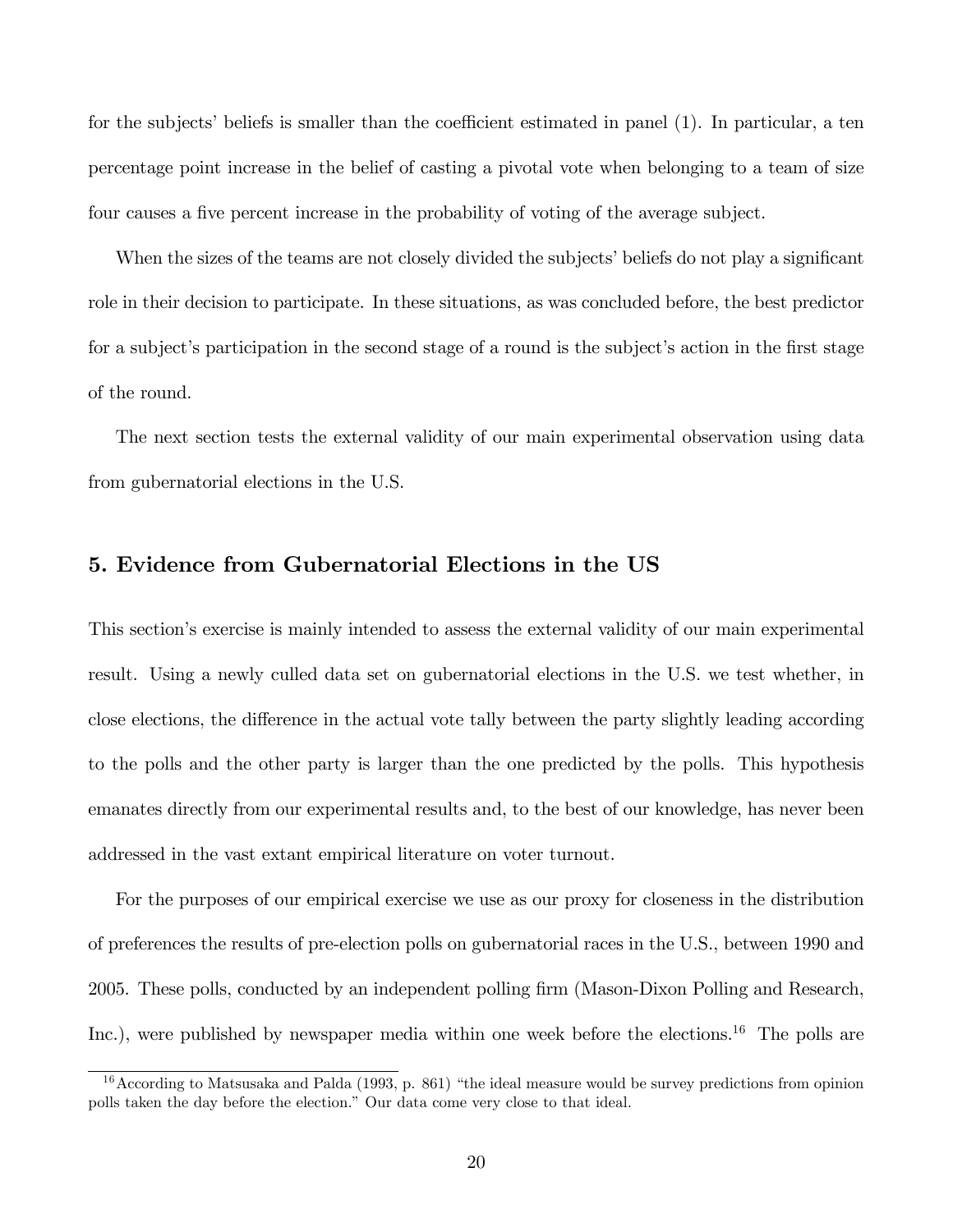supposed to be extremely accurate. They are published right before the elections and report results based only on likely voters. Therefore, the polls already incorporate other factors that affect participation (e.g. candidates' spending and mobilizations' effects). Hence, any systematic difference between the polls and the electoral results may be attributed, at least partially, to effects that the poll has on the electorate—effects that were not taken into account by the polling company.

Our data set consists of 143 gubernatorial elections in 47 states. These are all the elections between 1990 and 2005 where Mason-Dixon Polling and Research, Inc. conducted a public opinion poll within one week before the elections and where a third party did not receive more than 30 percent of the election's votes.

The main two variables of interest are the differences in the vote share for the leading party minus the vote share for the trailing party according to the polls, and the electoral results. Let us denote by

$$
DP = L_p - T_p
$$

the difference in the vote share of the leading and trailing parties according to the polls, and denote by

$$
DE = L_e - T_e
$$

the corresponding difference between the two parties according to the electoral results.<sup>17</sup> Our exercise focuses on deviations of the electoral results from the polls predictions,  $DE - DP$ , and how these deviations correlate with the size of  $DP$ .

<sup>&</sup>lt;sup>17</sup>For a given election the classification of the parties as leading or trailing is fixed. Therefore,  $DP$  is always positive whereas DE may be negative if the winner of the election is the party trailing in the published public opinion poll. This occurs for 11 observations in our sample.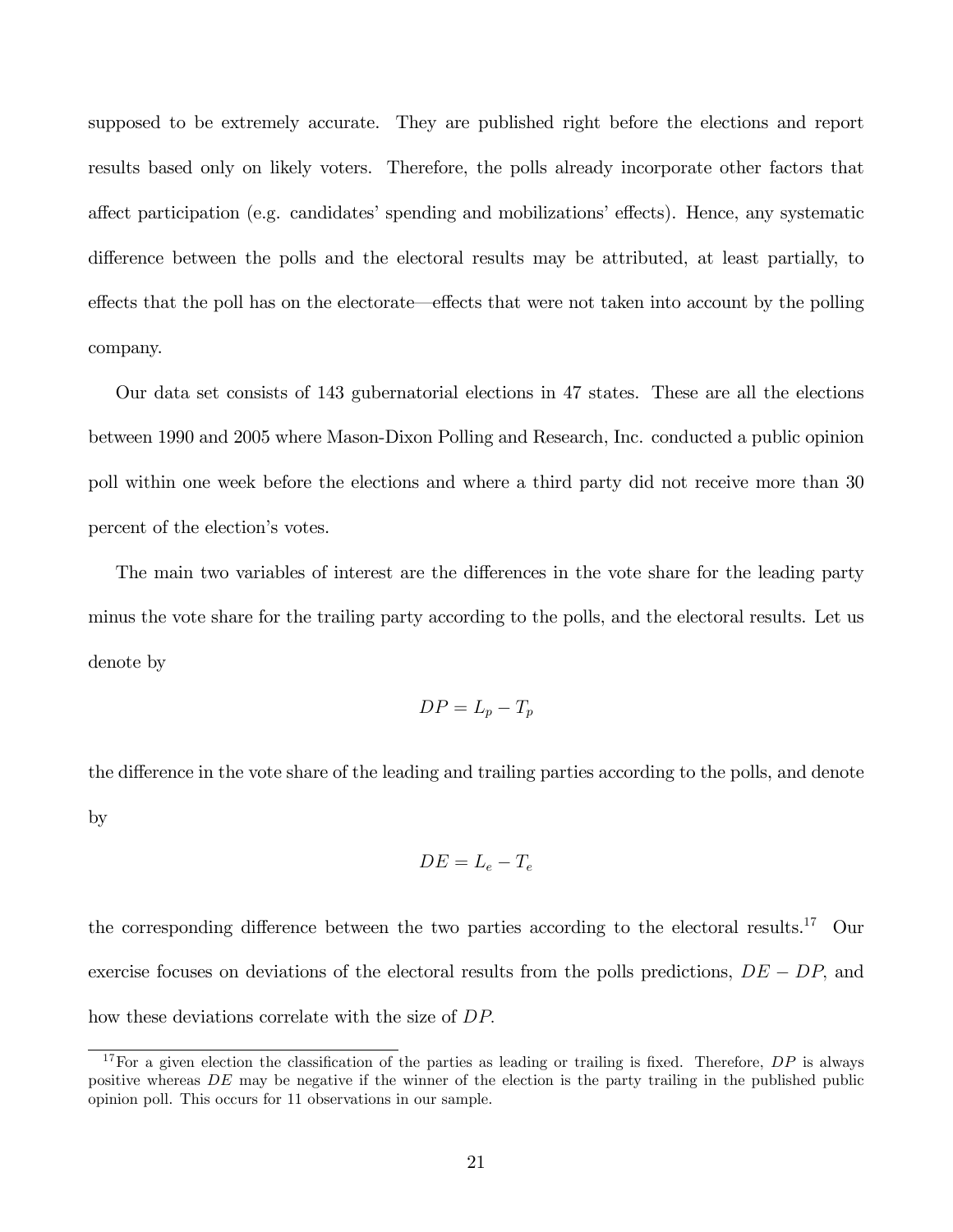Table 3 presents summary statistics for the variables of interest. The table differentiates between elections where the difference in the support between the two parties according to the polls was less than 10 percentage points and the rest of the elections.<sup>18</sup> The table illustrates first of all that the polls predictions are indeed accurate. The first column shows that the average difference predicted by the polls between the two parties is 14.8 percentage points whereas the average difference according to the electoral results is 15.3 percentage points. That is, the average error of the polls is 0.5 percentage points. The second and third columns highlight the main difference between closely divided electorates and the rest. On average,  $DE - DP$  is positive for elections expected to be close and negative for the rest of the elections. Furthermore, the absolute average value of  $DE - DP$  is higher for closely divided electorates than for the rest of the electorates even though the latter set of elections has a higher standard deviation. This show that on average the polls provide a more accurate prediction of the results for lopsided divided electorates.

Figure 4 depicts  $DE - DP$  on the vertical axis and  $DP$  on the horizontal axis. The figure includes the resulting curve according to the predicted value of  $DE - DP$  based on the estimation of a fractional polynomial of  $DP$ , along with the confidence interval of the mean (calculated using robust standard errors). The scatter plot exhibits a pattern consistent with our experimental results. Accordingly, for polls pointing to a narrow margin between the candidates we observe a bandwagon effect, whereby supporters of the leading candidate increase their participation relative to supporters of the trailing candidate.<sup>19</sup> This is the case for polls predicting a difference smaller than 22 percentage points between the two parties. The bandwagon effect is particularly strong for

 $18$ The chosen cutoff of 10 percent is the level of closeness that emerges endogenously from the analysis below.

 $19$ One may think that the publication of the poll may not only affect voters' turnout but their preferences as well. Since we restrict our attention to polls published within one week of the actual elections we believe that this effect is not of an important magnitude.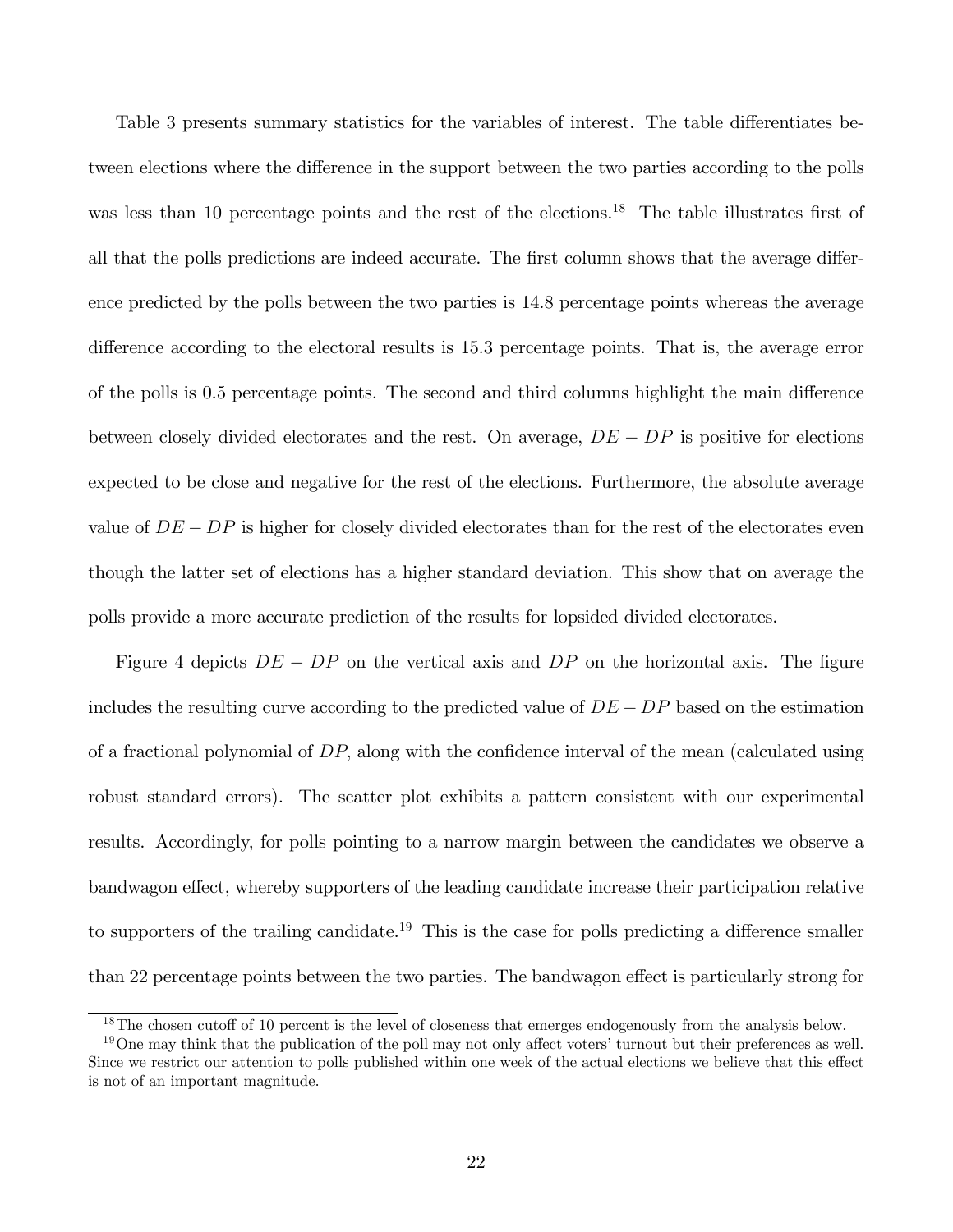values of DP between 4 and 10 percentage points. In this range  $DE - DP$  is statistically greater than zero at the  $2.5\%$  significance level.<sup>20</sup>

In electoral contests that are expected to be one-sided the above effect is not present. For these contests the predicted value of  $DE - DP$  is decreasing as the difference in the support for the two parties according to the polls increases. As predicted by the theoretical models, free riding of supporters of the large party seems to be behind the negative slope of  $DE - DP$  in lopsided divided electorates.

We obtain similar conclusions from the estimation of a random-effects regression model that controls for additional covariates that may affect  $DE - DP$ . The main covariate of interest is a dummy variable, dubbed *Close*, for elections where  $DP < 0.1<sup>21</sup>$  In addition, the regression below includes three dummy variables. The first one, Pres, accounts for gubernatorial elections held concurrently with presidential elections. This variable help us control for possible effects that presidential elections may have on voters' preferences and turnout. The second dummy variable, Inc, is for incumbent governors running for reelection, and the third one for elections where the leading candidate according to the polls belonged to the Democratic party (Dem). These variables aim to control for any systematic advantage that incumbents may have in their get-out-the-vote operations, or any systematic difference in these operations between Democrats and Republicans. The estimated coefficients appear below with standard errors, clustered at the state level, in

<sup>&</sup>lt;sup>20</sup>If we restrict the estimation to be linear,  $DE - DP$  is statistically greater than zero at the 2.5% significance level for every value of DP lower than 0.1.

<sup>&</sup>lt;sup>21</sup>We choose to define an election as close when  $DP < 0.1$  based on the results of Figure 4. Our results do not change qualitatively or quantitatively when we use different definitions of close elections.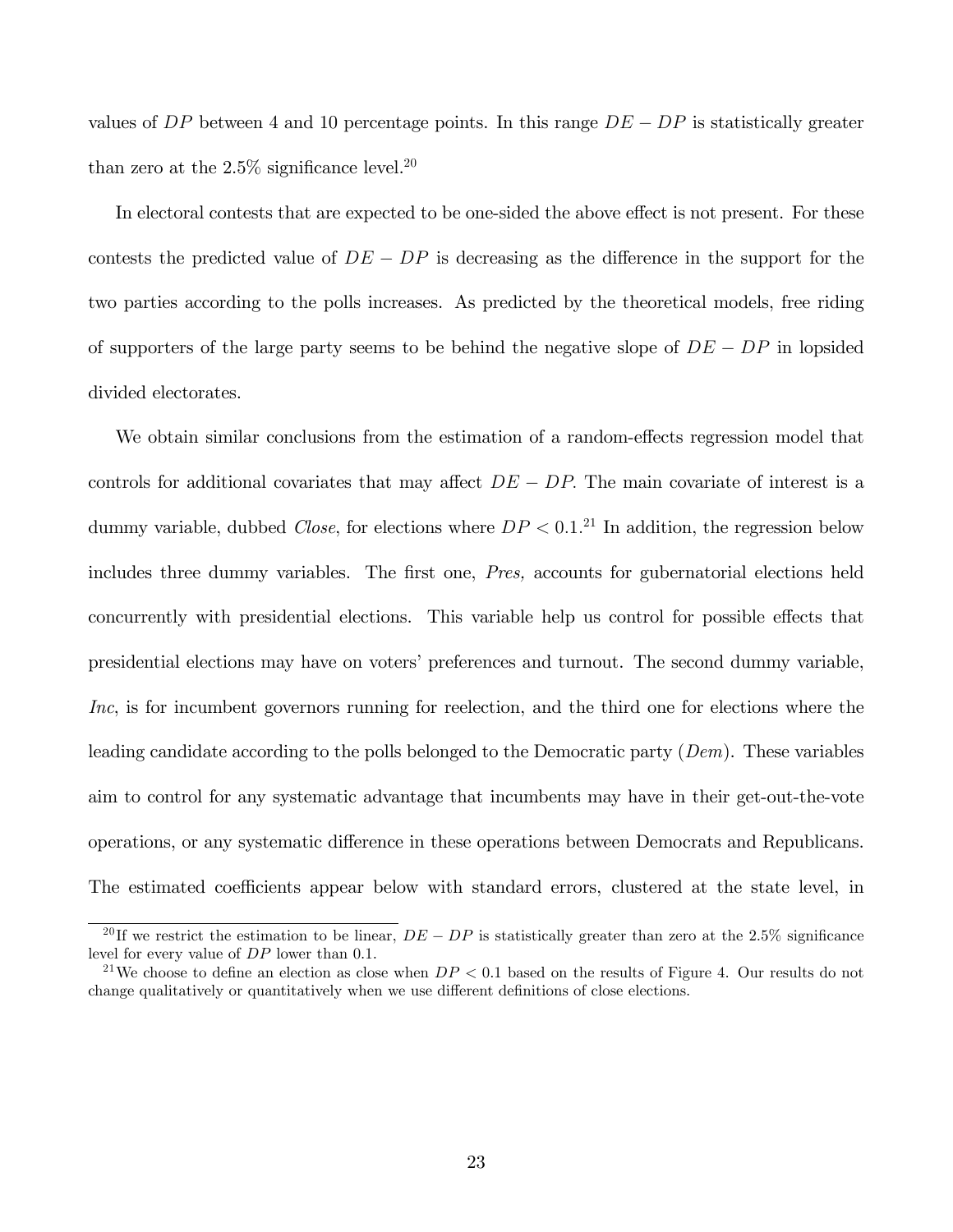parentheses.

$$
(DE - DP)_{i,t} = -0.0118 + 0.0270(Close)_{i,t} + 0.0337(Pres)_{t} + 0.0055(Inc)_{i,t}
$$
  

$$
-0.0142(Dem)_{i,t}; \ R^{2} = 0.1266, \ N = 143
$$
  

$$
^{(0.0114)}
$$

The results indicate that the polls systematically underestimated the electoral advantage of the leading candidate only in elections expected to be close. On the contrary, the difference between the electoral outcomes and the polls' predictions is not statistically different from zero in the rest of the elections.

Summing up, the evidence presented above is consistent with our experimental results. An important caveat is in order. We need to stress that the empirical analysis is correlational in nature. This analysis cannot, by itself, establish causality or inform us about the magnitude of the bandwagon effect of polls. We present this empirical evidence simply because, when combined with the experimental results, it strengthens the case for the existence of a bandwagon effect of public opinion polls in closely divided electorates.

## 6. A Behavioral Model

Our main experimental results, confirmed using data on gubernatorial elections, cannot be accounted by the traditional rational choice approach to turnout. The results therefore call for an alternative behavioral explanation.

An alternative specification of the voters' utility function may help explain part of the behavior observed in the laboratory. According to the traditional approach each voter's benefit and cost of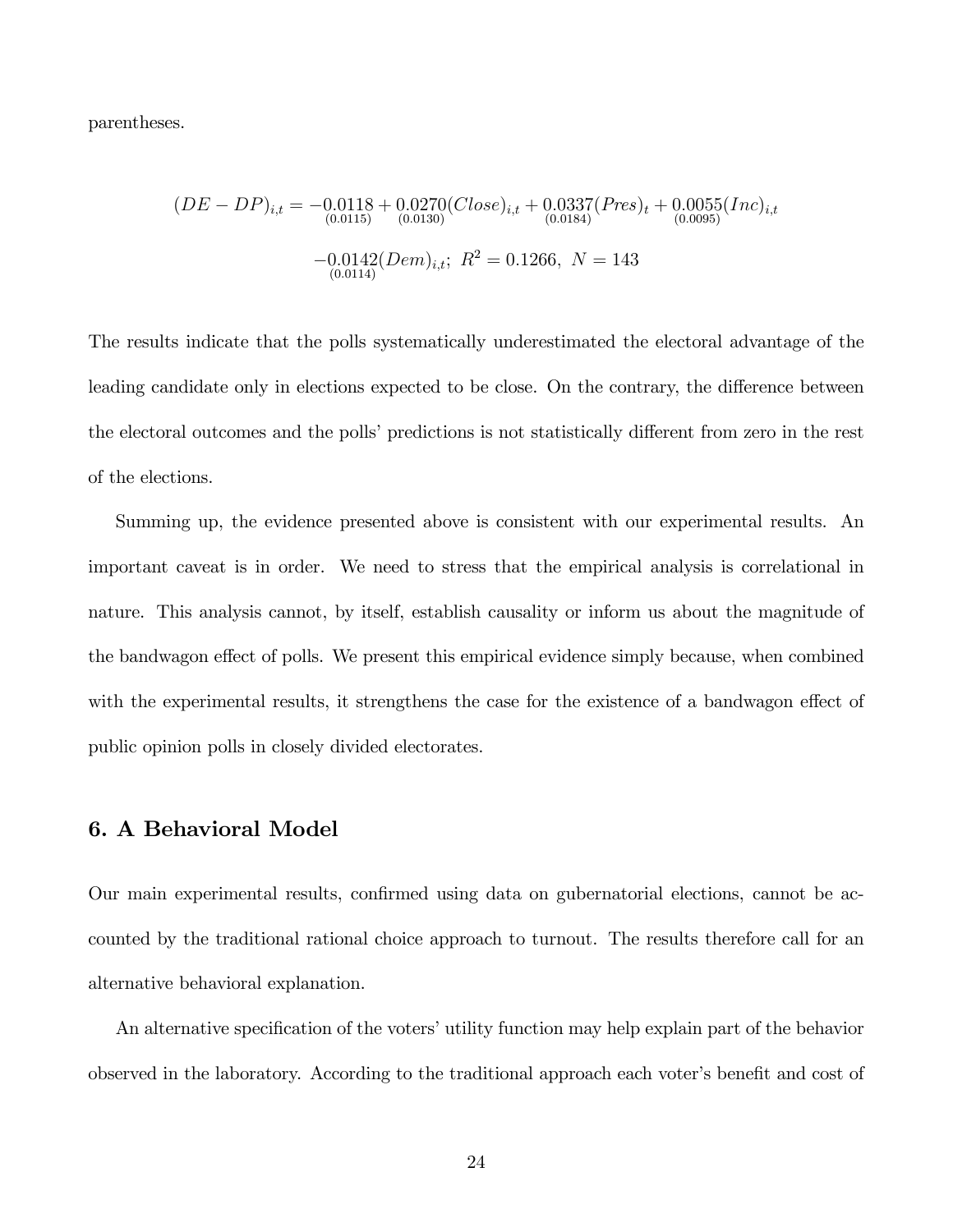participation are not affected by whether the voter is in the losing or winning side of the contest. Several papers, mainly interested in models of sequential voting, modify the voters' utility function to take into account the fact that voters experience a desire to vote for the winner (on top of the costs and benefits explicit in rational choice models).<sup>22</sup> This approach, while able to explain bandwagons, assumes that the very behavior we need to explain is good for the voters. Additionally, the approach does not account for the stark difference observed in the voters' behavior between elections expected to be close and the rest of the elections.

This section proposes an alternative approach that relaxes Nash equilibrium but is consistent with the voters' beliefs and behavior observed in the laboratory. The Nash equilibrium concept requires that players optimize with respect to beliefs which are consistent with the actual strategies of players. As already pointed out, no such combination can support the behavior we observe in our Öndings. Our experimental results may be consistent with a weaker notion of rationality. Are there "reasonable" beliefs that we can attribute to voters under which voters' best responses will be akin to the observed behavior (without these beliefs being consistent with the actual voters' strategies)?

Herein we present a set of reasonable beliefs which satisfy these conditions. If voters believe that in a close election the probability of voting is similar for all the individuals and those probabilities are sufficiently high, then optimal behavior with respect to these beliefs gives rise to voting patterns consistent with the ones documented in the previous sections. Formally,

**Proposition 1:** Suppose individuals believe that voters in the majority vote with probability

 $^{22}$ Borgers (2004) mentions this possibility in a simultaneous voting game similar to the one we analyze here. Callander (2004) models this possibility explicitly in a sequential voting game by adding a positive parameter to a voter's utility function when the voter supports the winning alternative. See Morton and Williams (1999) and Battaglini et al. (2005) for experimental studies of sequential voting games.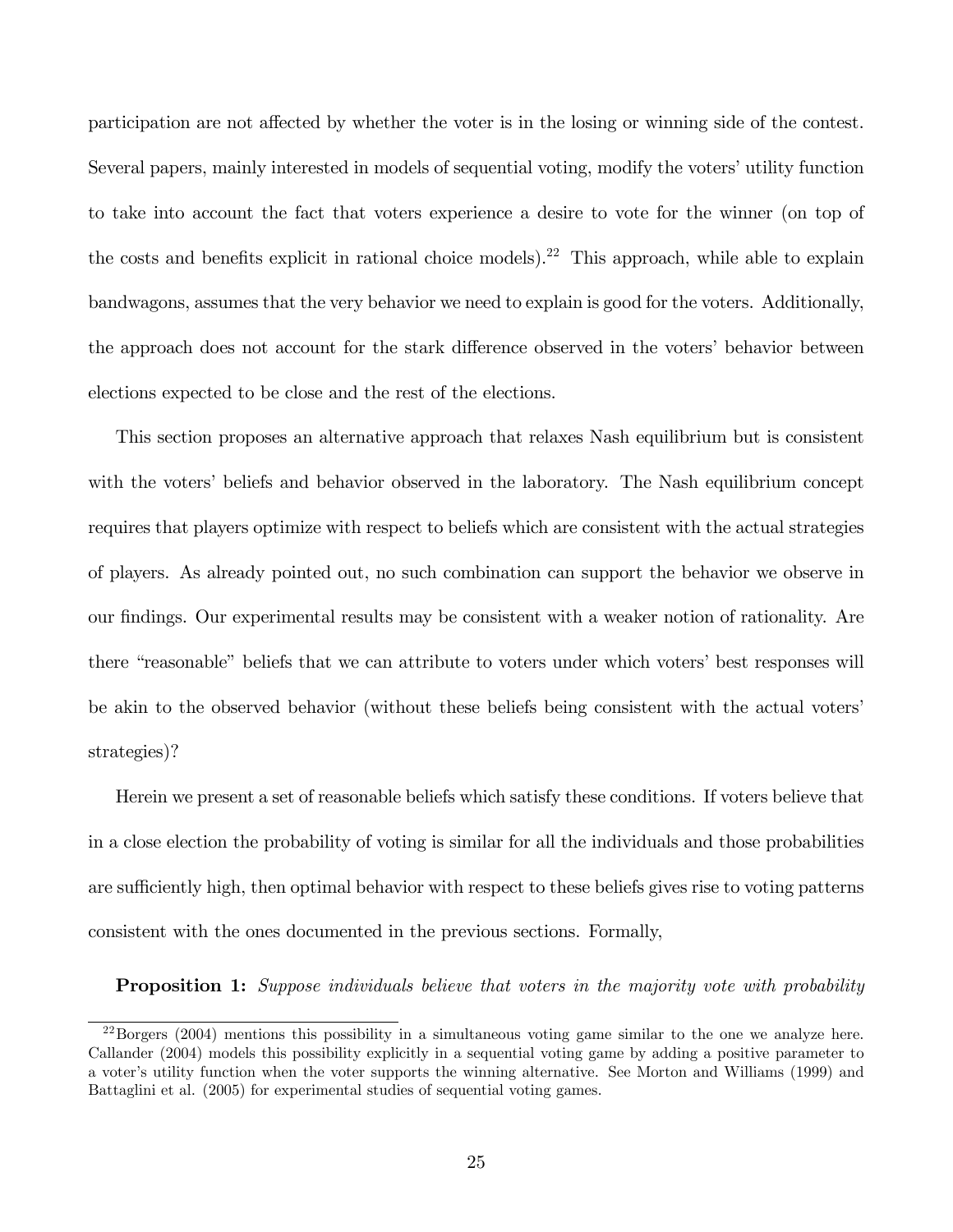q and voters in the minority vote with probability r, with  $|q - r| < \varepsilon$ , for some sufficiently small  $\varepsilon > 0$ . If  $r \geq 1/2$  the probability of casting a pivotal vote is higher for a voter in the majority than for a voter in the minority.

To illustrate the intuition behind the proposition let us consider the case of a closely divided electorate when individuals believe that  $r$  is close to one. In this case, an individual that supports the large team believes it is very likely that her vote may break a tie. On the contrary, an individual that supports the small team believes that her team will loose the election regardless of her choice. Thus, under the conditions of Proposition 1 individuals believe that there is a higher probability of casting a pivotal vote when they support the large team. This result is consistent with the beliefs stated by the subjects in their answers to the surveys.<sup>23</sup>

The main condition behind Proposition 1 is the individuals' beliefs that all voters mix with similar probabilities. Although these beliefs cannot be part of equilibrium with groups of unequal sizes, they seem reasonable when the preferences of the electorate are almost equally split between the two alternatives. This may explain why the bandwagon effect of polls occurs only when the electorate is closely divided.

## 7. Conclusions

This paper studies the effect that information on the voters' distribution of preferences has on turnout. The main Önding is that the observed increase in turnout when the distribution of preferences is closely divided is heterogenous across teams of different sizes. In particular, the increase in turnout is significantly larger for the alternative with a slight majority according to

<sup>&</sup>lt;sup>23</sup>The subjects' beliefs are similar to a "level-1" individual best responding to "level-0" individuals in the theoretical framework developed by Crawford and Iriberri (2007).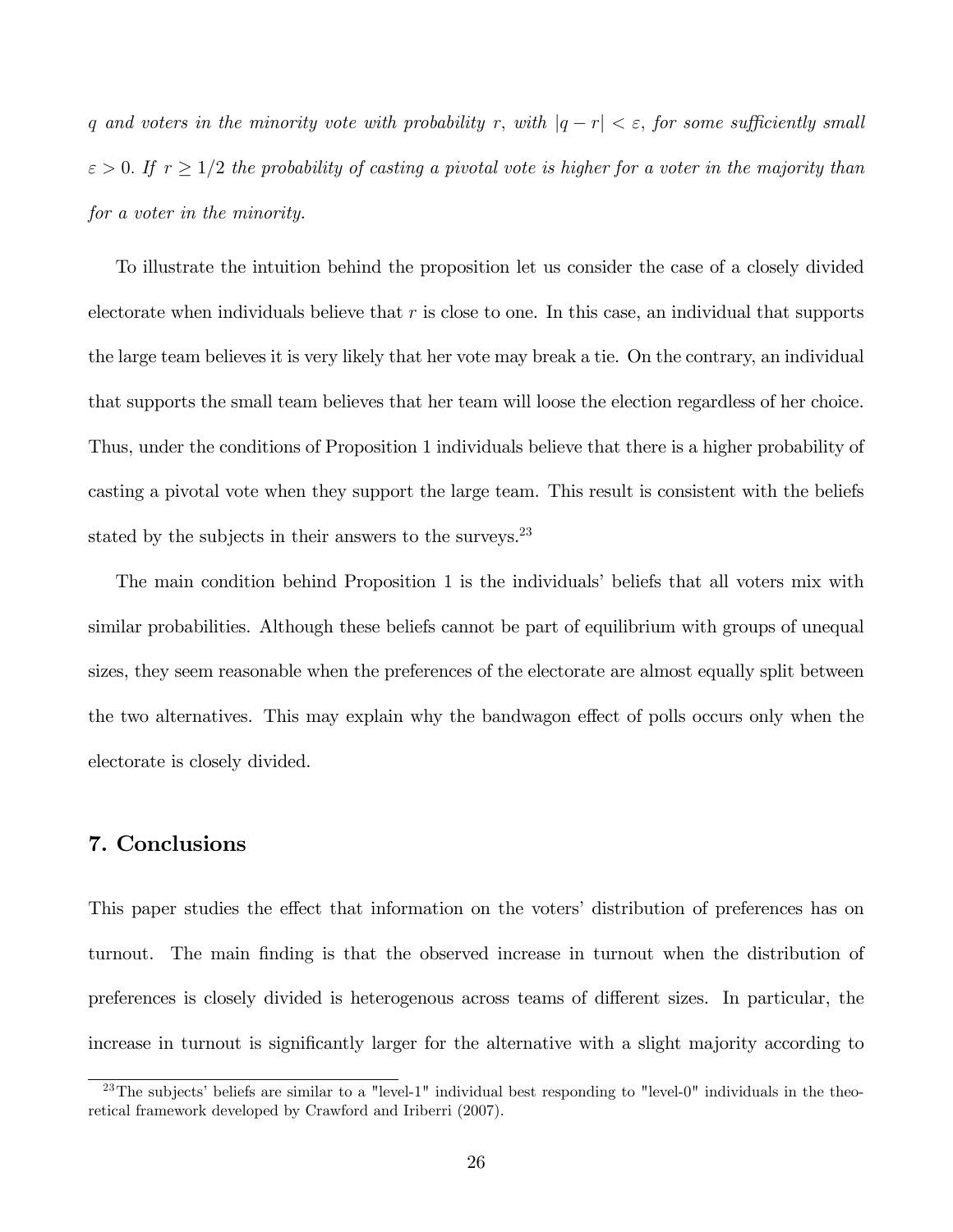the poll. That is, polls cause a bandwagon effect whereby the frontrunner alternative increases its relative support in the elections. This effect, observed only in close elections, is not a consequence of voters changing their preferences. Rather, it is entirely driven by individuals that already supported the leading team voting with a relatively higher frequency.

We showed that the bandwagon effect of polls in closely divided electorates is a direct consequence of the subjects' beliefs. That is, for closely divided electorates we observe that subjects overestimate the probability of casting a pivotal vote and behave according to those beliefs. On the contrary, subjects' beliefs do not explain their actions in electorates that are lopsided divided. Rather, only subjects that voted with high frequencies regardless of their beliefs or the distribution of preferences are the ones that participate in lopsided elections. This paper documented the bandwagon effect not only in the laboratory but also using data from U.S. gubernatorial elections in the last fifteen years.

It is noteworthy that the bandwagon effect cannot be accounted by the intuitions derived from theoretical models that study the effect of public opinion polls on turnout. Those intuitions are based on rational individuals holding the correct beliefs for every distribution of preferences. Hereby we proposed an alternative explanation consistent with the voters' beliefs and behavior observed in the laboratory. In particular, we presented a set of reasonable beliefs that can be attributed to voters under which utility maximization yields a behavioral pattern consistent with the bandwagon effect of polls in closely divided electorates.

Summing up, this paper discovered an anomalous behavioral pattern in the laboratory; it corroborated the external validity of this behavior for large electorates; and it presented an alternative rationale for the prevalence of bandwagon effects in close elections. Clearly, much work remains to be done for us to be able to understand what causes this effect. Currently, we are exploring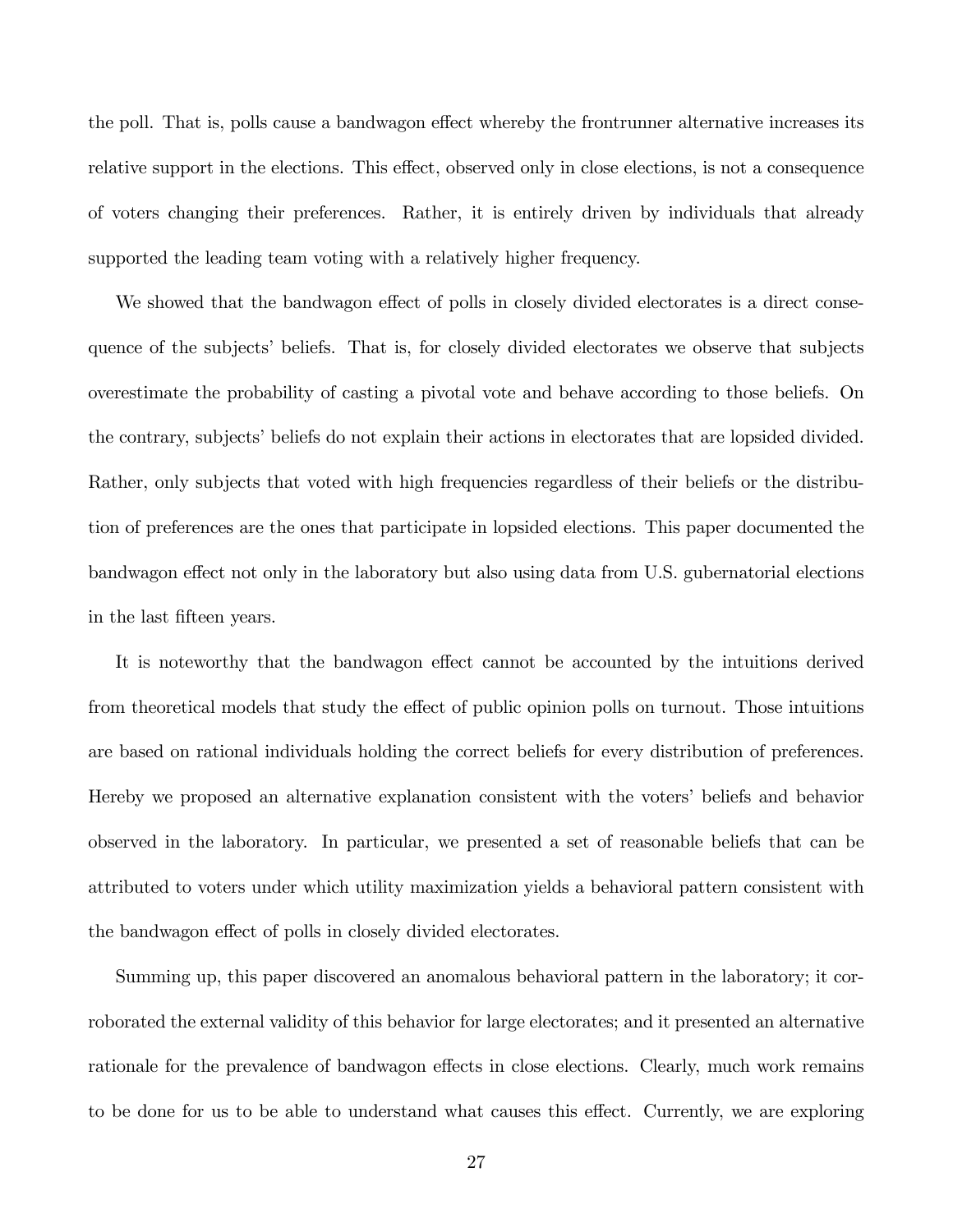the prevalence of this effect in general environments. It seems that subjects do not fully take into account information on an ex-post asymmetric distribution in environments that are ex-ante symmetric. This conjecture, if validated in the laboratory, has implications far beyond the context of voters' turnout.

# References

- [1] Battaglini, Marco, Rebecca B. Morton and Thomas R. Palfrey. 2007. "Efficiency, Equity, and Timing of Voting Mechanisms." American Political Science Review 101 (3): 409-424.
- [2] Battaglini, Marco, Rebecca B. Morton and Thomas R. Palfrey. 2010. "The Swing Voter's Curse in the Laboratory ." Review of Economic Studies 77 (1): 61-89.
- [3] Blais, André. 2000. To Vote or not to Vote? The Merits and Limits of Rational Choice. Pittsburgh: University of Pittsburgh Press.
- [4] Börgers, Tilman. 2004. "Costly Voting." American Economic Review 94 (1): 57-66.
- [5] Callander, Steven. 2007. "Bandwagons and Momentum in Sequential Voting." Review of Economic Studies 74 (3): 653-684.
- [6] Cason, Timothy N. and Vai-Lam Mui. 2005. "Uncertainty and Resistance to Reform in Laboratory Participation Games." European Journal of Political Economy 21 (3): 708-737.
- [7] Coate, Stephen and Michael Conlin. 2004. "A Group Rule-Utilitarian Approach to Voter Turnout: Theory and Evidence." American Economic Review 94 (5): 1476-1504.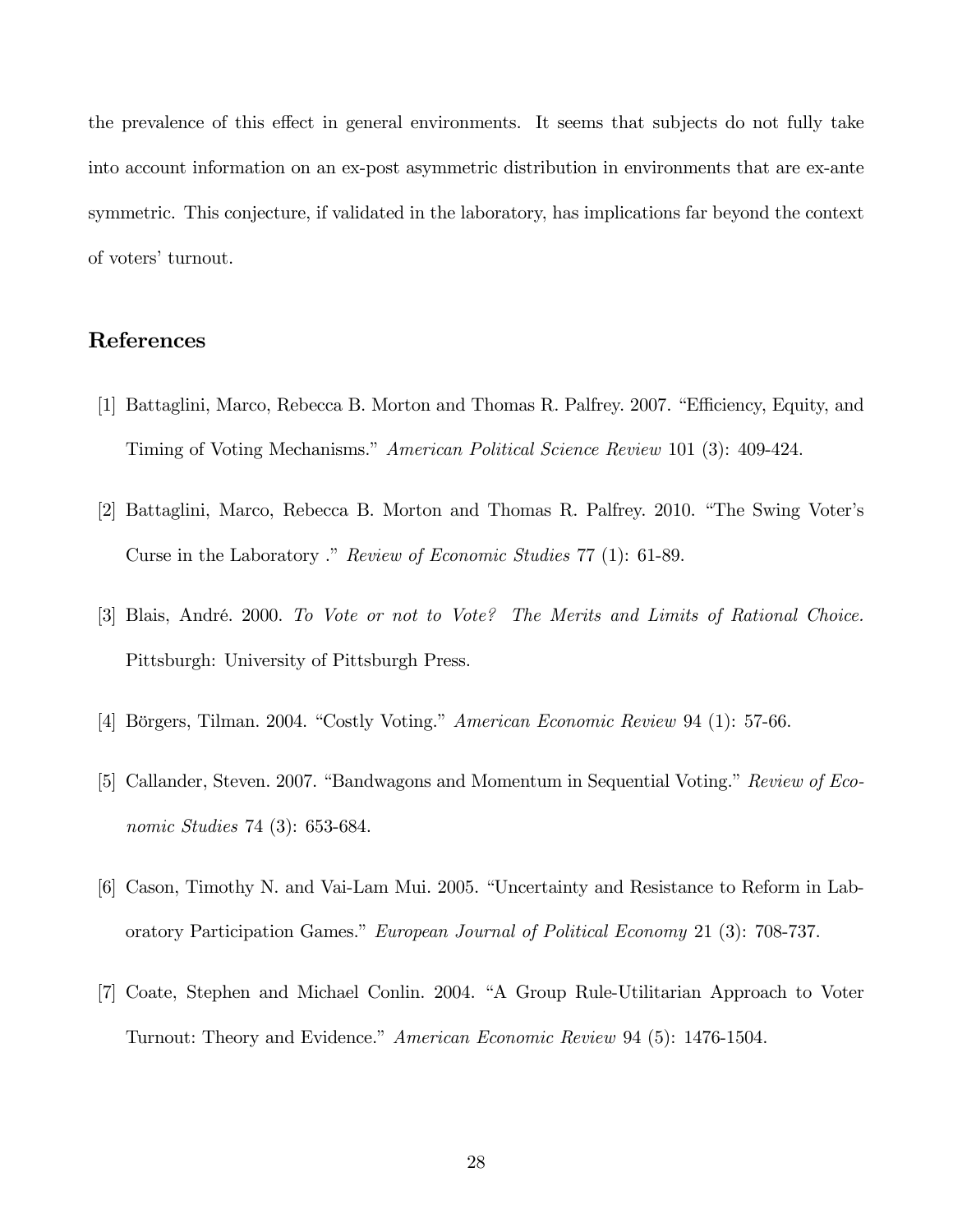- [8] Crawford, Vincent P. and Nagore Iriberri. 2007. "Fatal Attraction: Focality, Naivete, and Sophistication in Experimental "Hide-and-Seek" Games." American Economic Review 97 (5): 1731-1750.
- [9] Degan, Arianna and Antonio Merlo. 2011. "A Structural Model of Turnout and Voting in Multiple Elections." The Journal of the European Economic Association 9 (2): 209-245.
- [10] Feddersen, Timothy J. 2004. "Rational Choice Theory and the Paradox of Not Voting." Journal of Economic Perspectives 18 (1): 99-112.
- [11] Feddersen, Timothy J. and Alvaro Sandroni. 2006. "A Theory of Participation in Elections." American Economic Review 96 (4): 1271-1282.
- [12] Frechette, Guillaume R., John H. Kagel and Steven F. Lehrer. 2003. "Bargaining in Legislatures: An Experimental Investigation of Open versus Closed Amendment Rules.<sup>n</sup> American Political Science Review 97 (2): 221-32.
- [13] Goeree, Jacob K. and Charles A. Holt. 2005. "An Explanation of Anomalous Behavior in Models of Political Participation." American Political Science Review 99 (2): 201-13.
- [14] Goeree, Jacob K. and Jens Großer. 2005. "Welfare Reducing Polls." Economic Theory 31 (1): 51-68.
- [15] Großer, Jens and Arthur Schram. 2010. "Public Opinion Polls, Voter Turnout, and Welfare: An Experimental Study." American Journal of Political Science 54 (3): 700-717.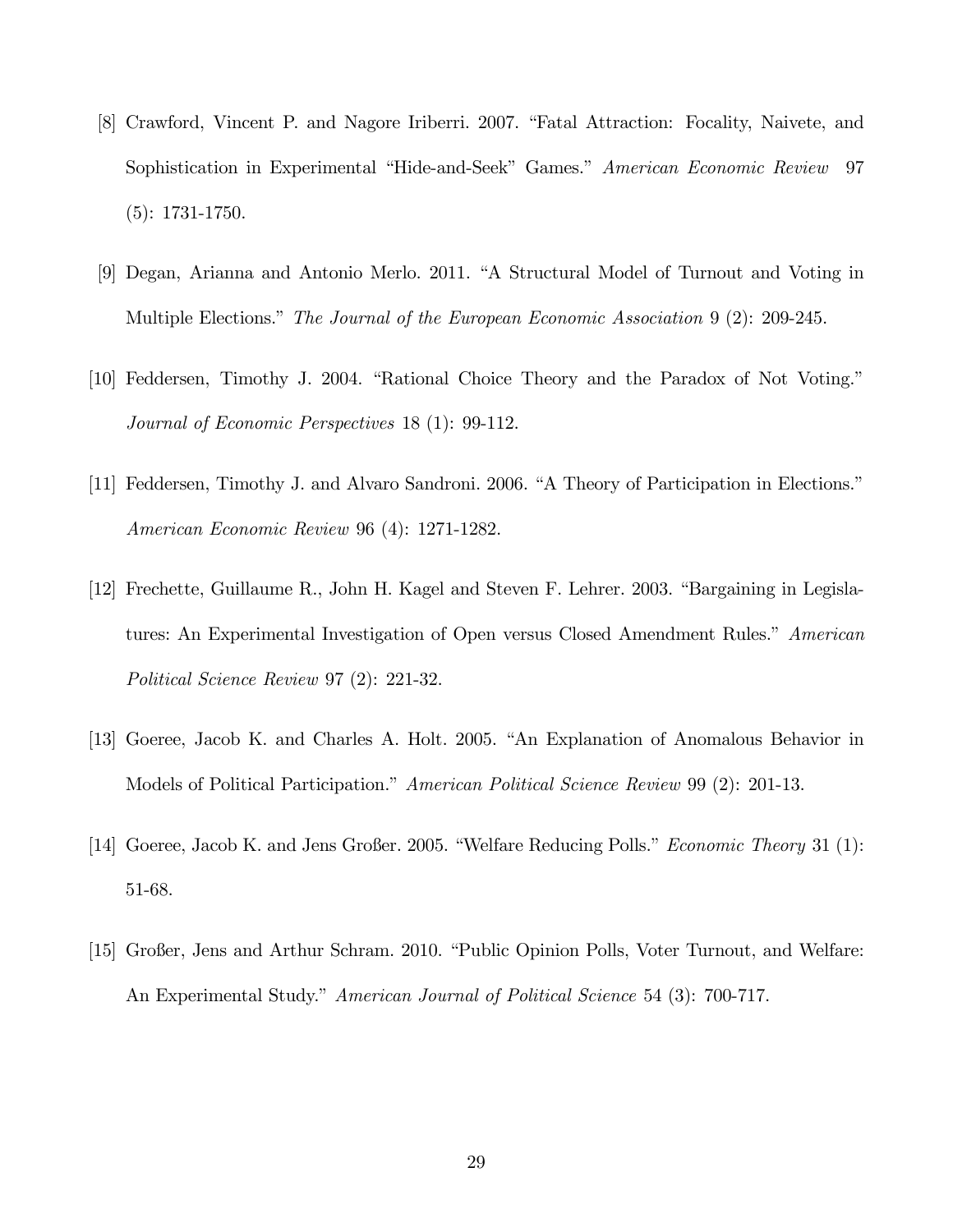- [16] Houser, Daniel, Rebecca B. Morton and Thomas Stratmann. 2011. "Turned On or Turned Out? Campaign Advertising, Information and Voting." European Journal of Political Economy 27 (4): 708-727.
- [17] Klor, Esteban F. and Eyal Winter. 2007. "The Welfare Effects of Public Opinion Polls." International Journal of Game Theory 35 (3): 379-94.
- [18] Levine, David K. and Thomas R. Palfrey. 2007. "The Paradox of Voter Participation? A Laboratory Study." American Political Science Review 101 (1): 143-158.
- [19] Matsusaka, John D. and Filip Palda. 1993. "The Downsian Voter Meets the Ecological Fallacy." *Public Choice* 77 (4): 855-78.
- [20] Merlo, Antonio. 2006. "Whither Political Economy? Theories, Facts and Issues." In Richard Blundell, Whitney Newey and Torsten Persson (eds.), Advances in Economics and Econometrics, Theory and Applications: Ninth World Congress of the Econometric Society, Cambridge: Cambridge University Press.
- [21] Morton, Rebecca B. and Kenneth C. Williams. 1999. "Information Asymmetries and Simultaneous versus Sequential Voting." American Political Science Review 93 (1): 51-67.
- [22] Palfrey, Thomas R. and Howard Rosenthal. 1983. "A Strategic Calculus of Voting." Public Choice 41 (1): 7-53.
- [23] Palfrey, Thomas R. and Howard Rosenthal. 1985. "Voter Participation and Strategic Uncertainty." American Political Science Review 79 (1): 62-78.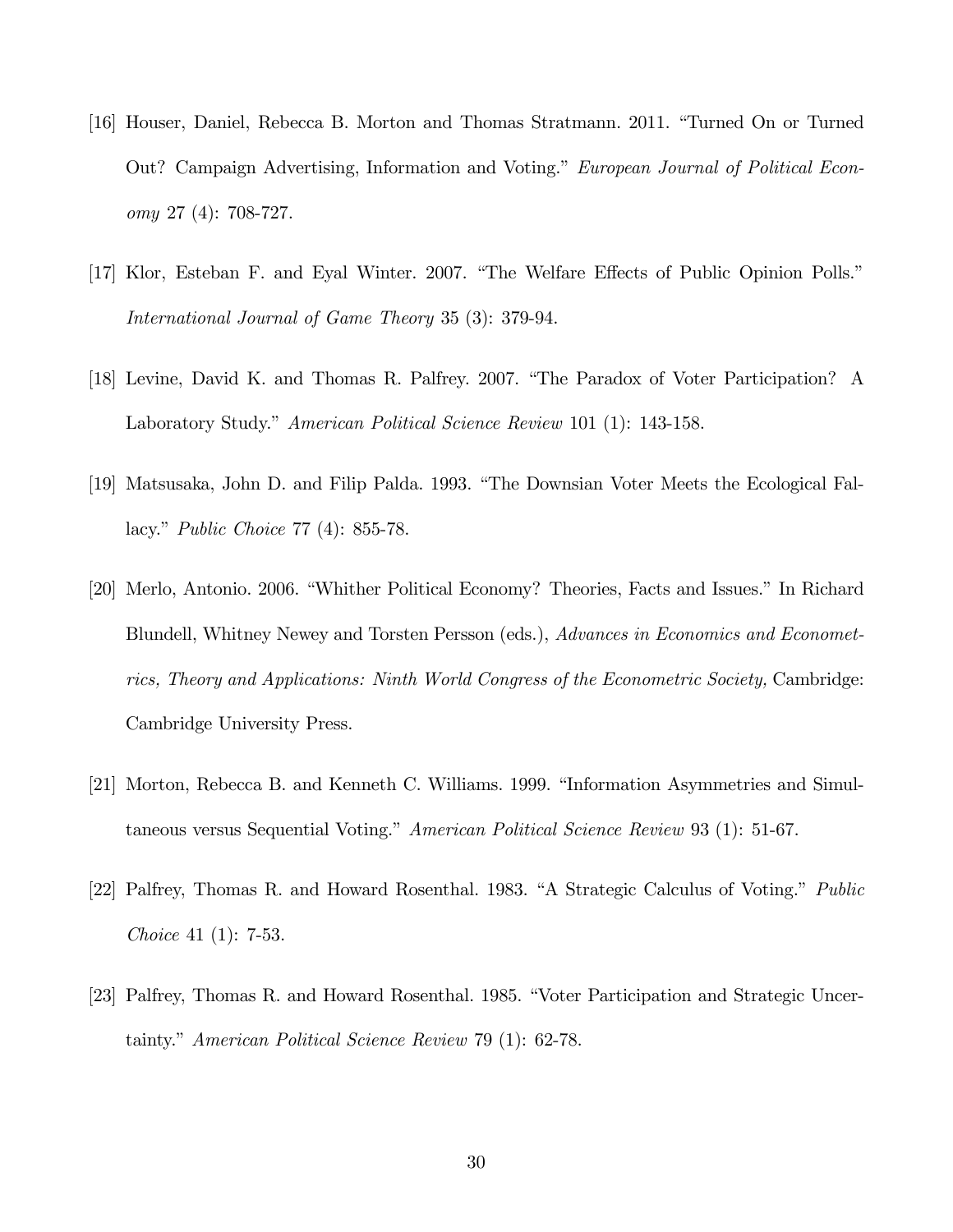- [24] Rapoport, Amnon, Darryl A. Seale and Eyal Winter. 2002. "Coordination and Learning Behavior in Large Groups with Asymmetric Players." Games and Economic Behavior 39 (1): 111-36.
- [25] Riker, William and Peter Ordeshook. 1968. "A Theory of the Calculus of Voting." American Political Science Review 62 (1): 25-42.
- [26] Shachar, Ron, and Barry Nalebuff. 1999. "Follow the Leader: Theory and Evidence on Political Participation." American Economic Review 89 (3): 525-47.
- [27] Taylor, Curtis R, and Huseyin Yildirim. 2006. "Public Information and Electoral Bias." Games and Economic Behavior 68 (1): 353-375.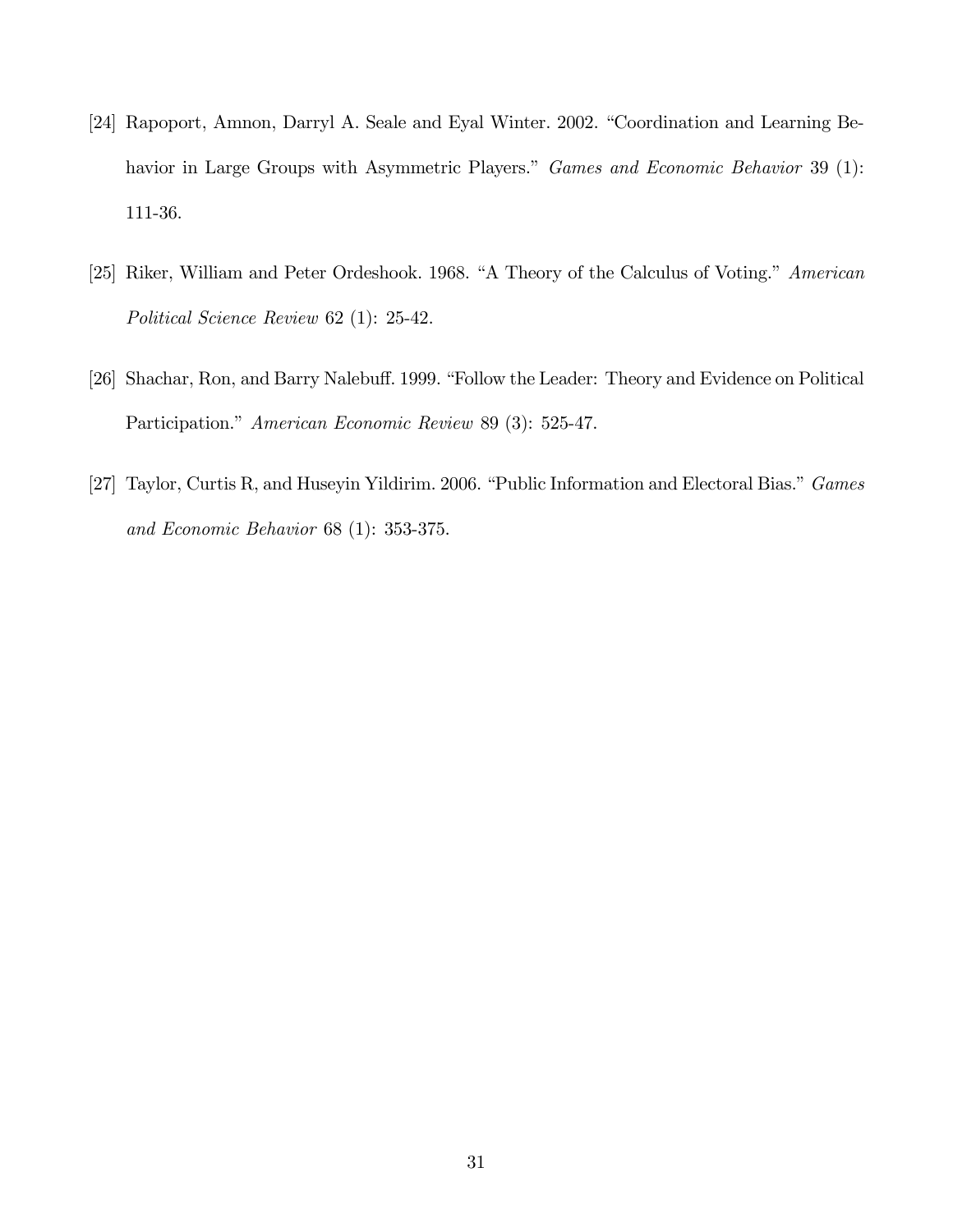#### Appendix A

#### Definition of Totally Mixed Strategies Symmetric Bayesian Nash Equilibrium: Let

us denote by  $n_A$  the number of voters that prefer alternative A and  $n_B$  the number of voters that prefer alternative B, with  $n_A + n_B = n$ . A totally mixed strategies symmetric BNE in this context corresponds to a probability of voting  $\gamma$  that satisfies the following two conditions:

$$
\frac{2C}{V} = \left(\frac{1}{2}\right)^{n-1} \sum_{n_B=0}^{n-1} {n-1 \choose n_B} \Pi(\gamma | A) \tag{A.1}
$$

and

$$
\frac{2C}{V} = \left(\frac{1}{2}\right)^{n-1} \sum_{n_A=0}^{n-1} {n-1 \choose n_A} \Pi(\gamma | B)
$$
 (A.2)

where

$$
\Pi(\gamma | A) = \sum_{i=0}^{\min[n_A-1, n_B]} \binom{n_A-1}{i} \binom{n_B}{i} \gamma^{2i} (1-\gamma)^{n-1-2i} + \sum_{i=0}^{\min[n_A-1, n_B-1]} \binom{n_A-1}{i} \binom{n_B}{i+1} \gamma^{2i+1} (1-\gamma)^{n-2(i+1)}
$$

denotes the probability that a voter that supports alternative A is pivotal when the rest of the voters vote with probability  $\gamma$ . Similarly,

$$
\Pi(\gamma \mid B) = \sum_{i=0}^{\min[n_A, n_B-1]} \binom{n_A}{i} \binom{n_B-1}{i} \gamma^{2i} (1-\gamma)^{n-1-2i} + \sum_{i=0}^{\min[n_A-1, n_B-1]} \binom{n_A}{i+1} \binom{n_B-1}{i} \gamma^{2i+1} (1-\gamma)^{n-2(i+1)}
$$

denotes the probability that a voter that supports alternative  $B$  is pivotal when the rest of the voters vote with probability  $\gamma$ . Thus, conditions (A.1) and (A.2) state that a voting probability  $\gamma$ is a totally mixed symmetric BNE if and only if every individual is indifferent between voting and abstaining.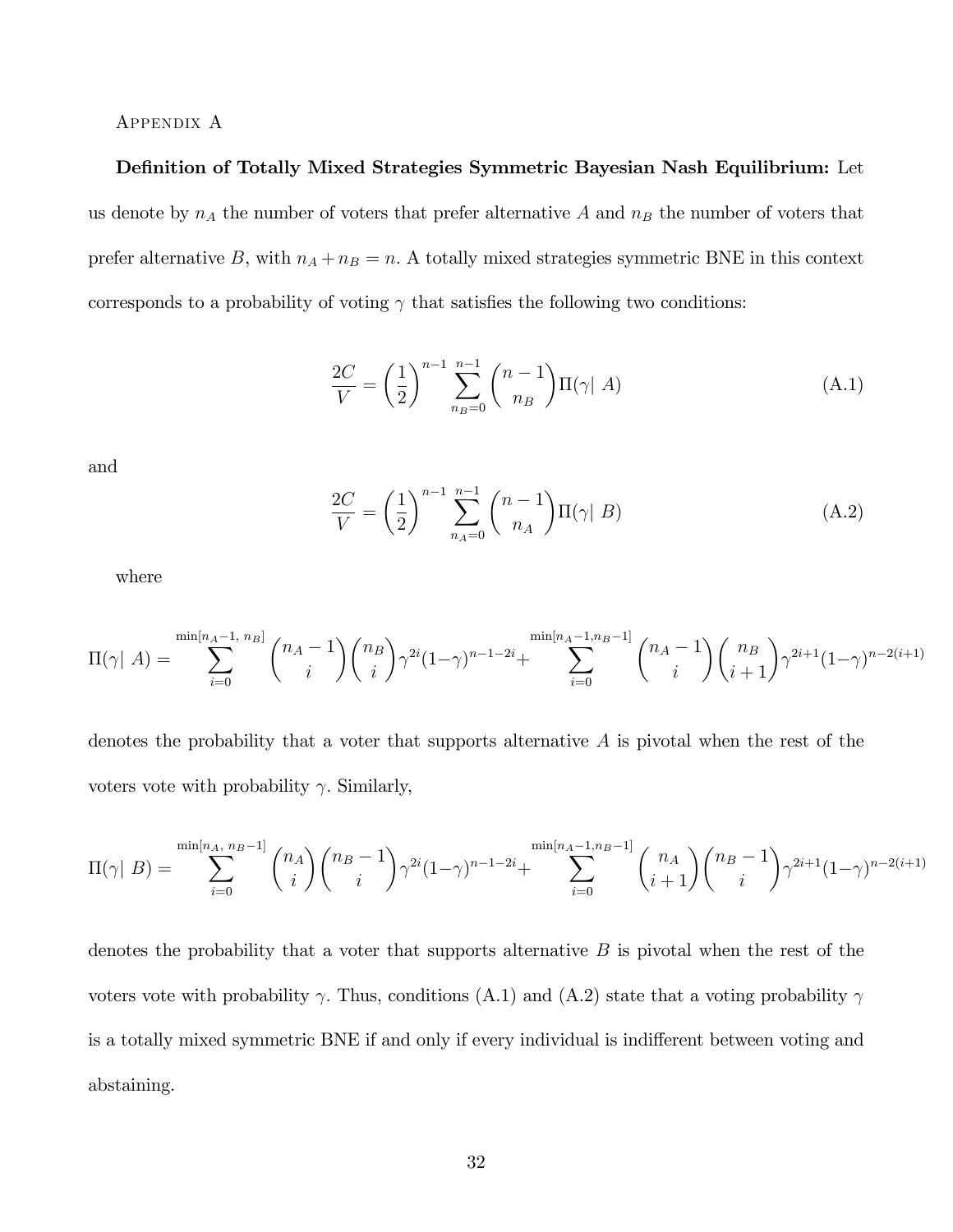#### Definition of Totally Quasi-Symmetric Mixed Strategies Nash Equilibrium: As

defined by Palfrey and Rosenthal (1983, p. 27), a pair of voting strategies  $(\lambda_A, \lambda_B)$  is a totally quasi-symmetric mixed strategy Nash equilibrium if and only if

$$
\frac{2C}{V} = \sum_{i=0}^{\min[n_A-1,n_B]} \binom{n_A-1}{i} \binom{n_B}{i} \lambda_A^i (1-\lambda_A)^{n_A-1-i} \lambda_B^i (1-\lambda_B)^{n_B-i} + \sum_{i=0}^{\min[n_A-1,n_B-1]} \binom{n_A-1}{i} \binom{n_B}{i+1} \lambda_A^i (1-\lambda_A)^{n_A-1-i} \lambda_B^{i+1} (1-\lambda_B)^{n_B-1-i}
$$
\n(A.3)

and

$$
\frac{2C}{V} = \sum_{i=0}^{\min[n_A, n_B - 1]} \binom{n_A}{i} \binom{n_B - 1}{i} \lambda_A^i (1 - \lambda_A)^{n_A - i} \lambda_B^i (1 - \lambda_B)^{n_B - 1 - i} + \sum_{i=0}^{\min[n_A - 1, n_B - 1]} \binom{n_A - 1}{i + 1} \binom{n_B - 1}{i} \lambda_A^{i+1} (1 - \lambda_A)^{n_A - 1 - i} \lambda_B^i (1 - \lambda_B)^{n_B - 1 - i}
$$
\n(A.4)

where the right hand side of  $(A.3)$  is simply the probability that a voter supporting alternative A is pivotal when the rest of the voters supporting A vote with probability  $\lambda_A$  and all the voters supporting B vote with probability  $\lambda_B$ . Similarly, the right hand side of (A.4) is the probability that a voter supporting alternative  $B$  is pivotal when all the voters supporting  $A$  vote with probability  $\lambda_A$  and the rest of the voters supporting B vote with probability  $\lambda_B$ . Therefore, (A.3) states a sufficient and necessary condition for  $\lambda_A$  to be a best response to  $\lambda_B$  and (A.4) states a sufficient and necessary condition for  $\lambda_B$  to be a best response to  $\lambda_A$ .

**Proof of Proposition 1:** Let us assume that there are *n* voters, with  $n \geq 3$  and odd. Let us say that  $n_A$  of the voters prefer alternative A and  $n_B$  of them prefer alternative B, with  $n_A+n_B = n$ and  $n_A < n_B$ . Assume first that  $r = q$ . The probability that an individual that prefers alternative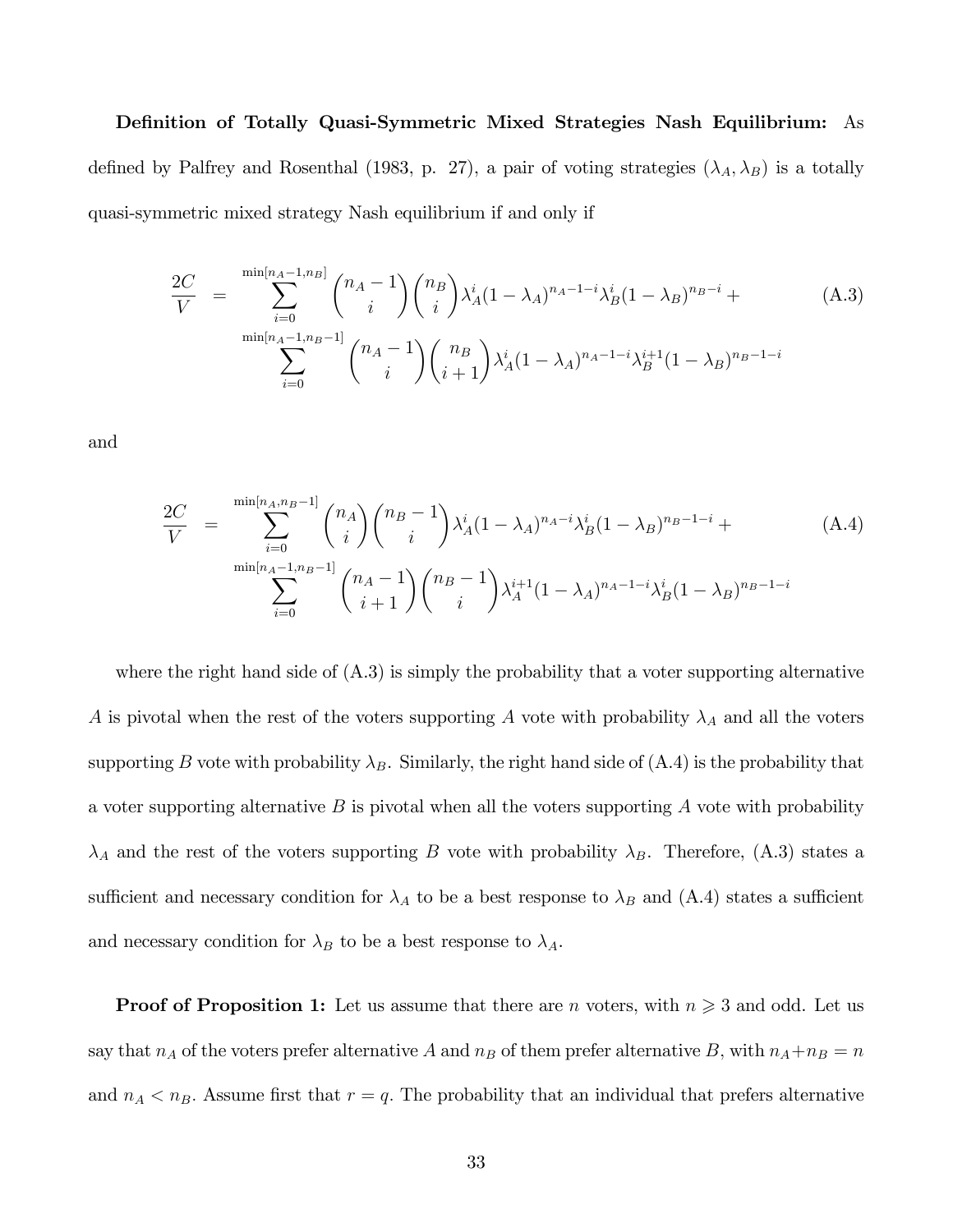A is pivotal equals

$$
\sum_{i=0}^{n_A-1} \binom{n_A-1}{i} \binom{n_B}{i} q^{2i} (1-q)^{n-1-2i} + \sum_{i=0}^{n_A-1} \binom{n_A-1}{i} \binom{n_B}{i+1} q^{2i+1} (1-q)^{n-2(i+1)} \tag{A.5}
$$

where the first term is the probability of observing a tie and the second term is the probability that alternative A loses the election by one vote. Similarly, the probability that an individual that prefers alternative  $B$  is pivotal equals

$$
\sum_{i=0}^{n_A} \binom{n_A}{i} \binom{n_B-1}{i} q^{2i} (1-q)^{n-1-2i} + \sum_{i=0}^{n_A-1} \binom{n_A}{i+1} \binom{n_B-1}{i} q^{2i+1} (1-q)^{n-2(i+1)}.
$$
 (A.6)

Therefore, rearranging terms we can express the probability that an individual supporting B will break a tie minus the probability that an individual supporting A will break a tie as

$$
\sum_{i=0}^{n_A-1} \binom{n_B-1}{i} \binom{n_A-1}{i} \frac{i(n_B-n_A)}{(n_B-i)(n_A-i)} q^{2i} (1-q)^{n-1-2i} + \binom{n_B-1}{n_A} q^{2n_A} (1-q)^{n-1-2n_A}.
$$
 (A.7)

Similarly, subtracting from the second term of  $(A.5)$  the second term of  $(A.6)$  we obtain

$$
\sum_{i=0}^{n_A-1} {n_B-1 \choose i+1} {n_A-1 \choose i} \frac{(n_B-n_A)}{(n_B-1-i)} q^{2i+1} (1-q)^{n-2(i+1)}.
$$
 (A.8)

Thus, the probability of casting a pivotal vote is greater when an individual supports the majority group B if and only if  $(A.7)$  is greater than  $(A.8)$ ; this is equivalent to

$$
\sum_{i=0}^{n_A-1} {n_B-1 \choose i+1} {n_A-1 \choose i} \frac{(n_B-n_A)}{(n_B-1-i)} q^{2i+1} (1-q)^{n-1-2(i+1)} [q-(1-q)] > 0.
$$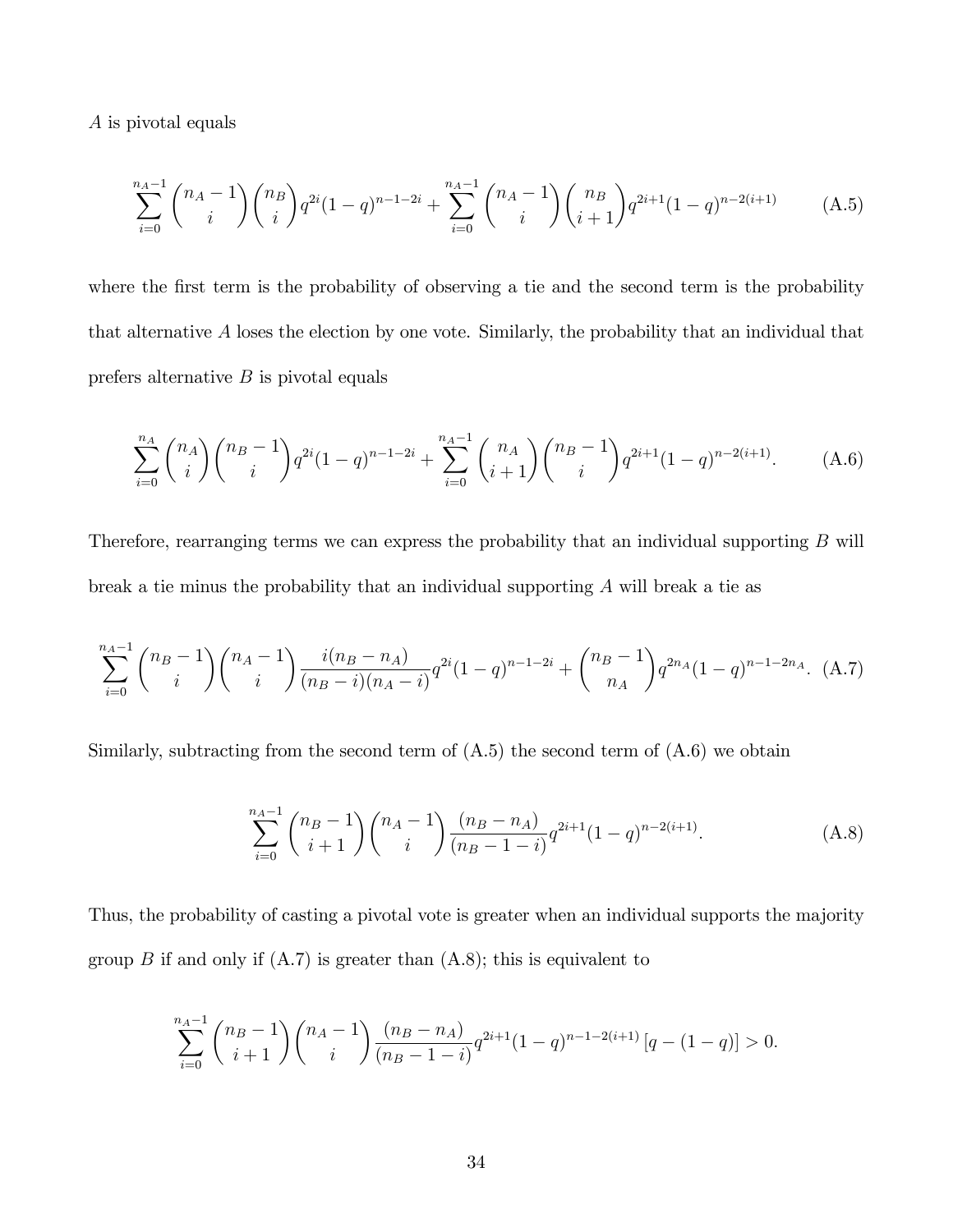This inequality is satisfied if, and only if,  $q > 1/2$ . The more general result for  $r \neq q$  with  $|q - r| < \varepsilon$ , for some  $\varepsilon > 0$  follows immediately from the fact that the probability of casting a pivotal vote is continuous on q and r.  $\blacksquare$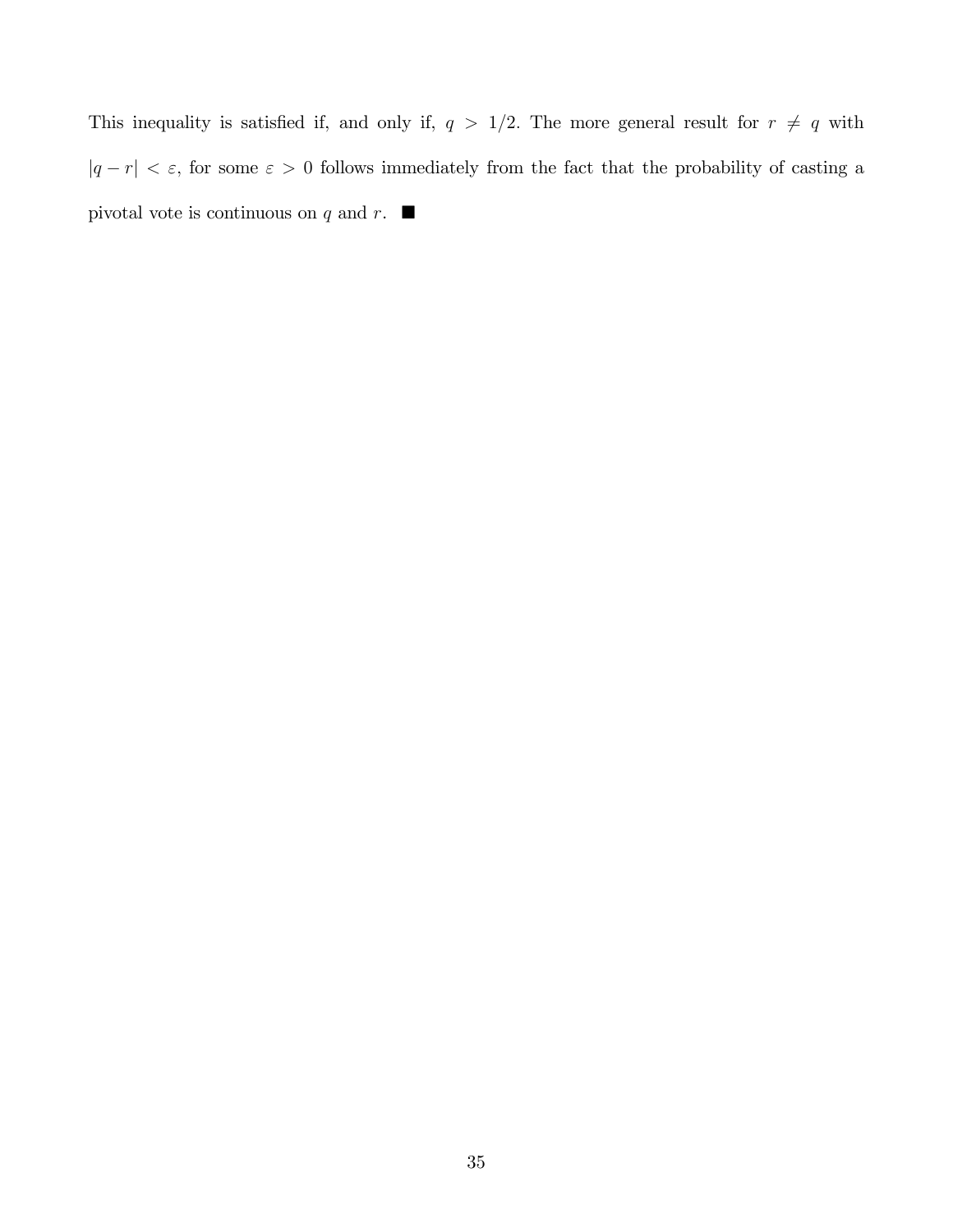

**Figure 1:** Average Turnout Rate by Distribution of Preferences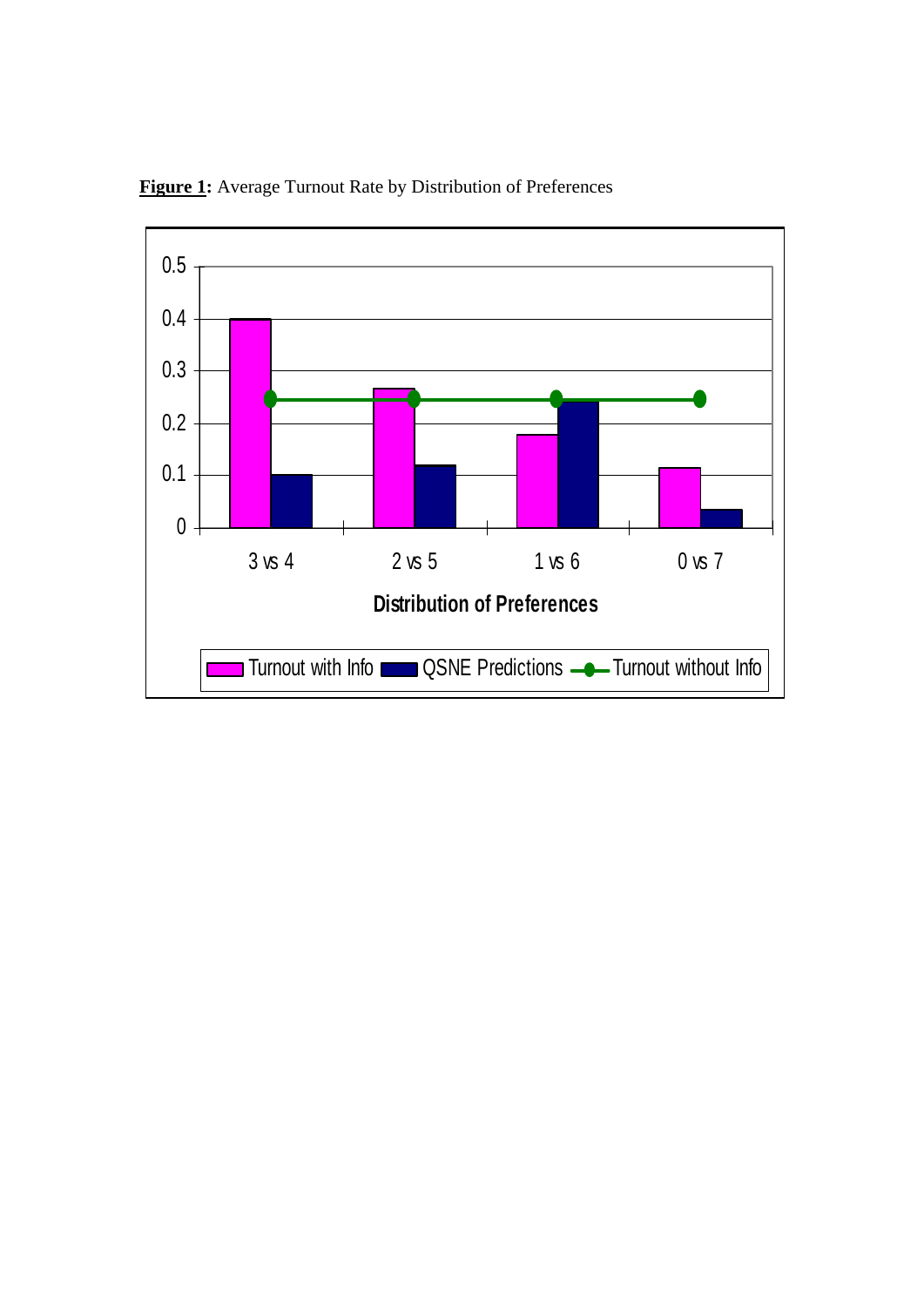

**Figure 2:** Average Turnout Rate by Team Size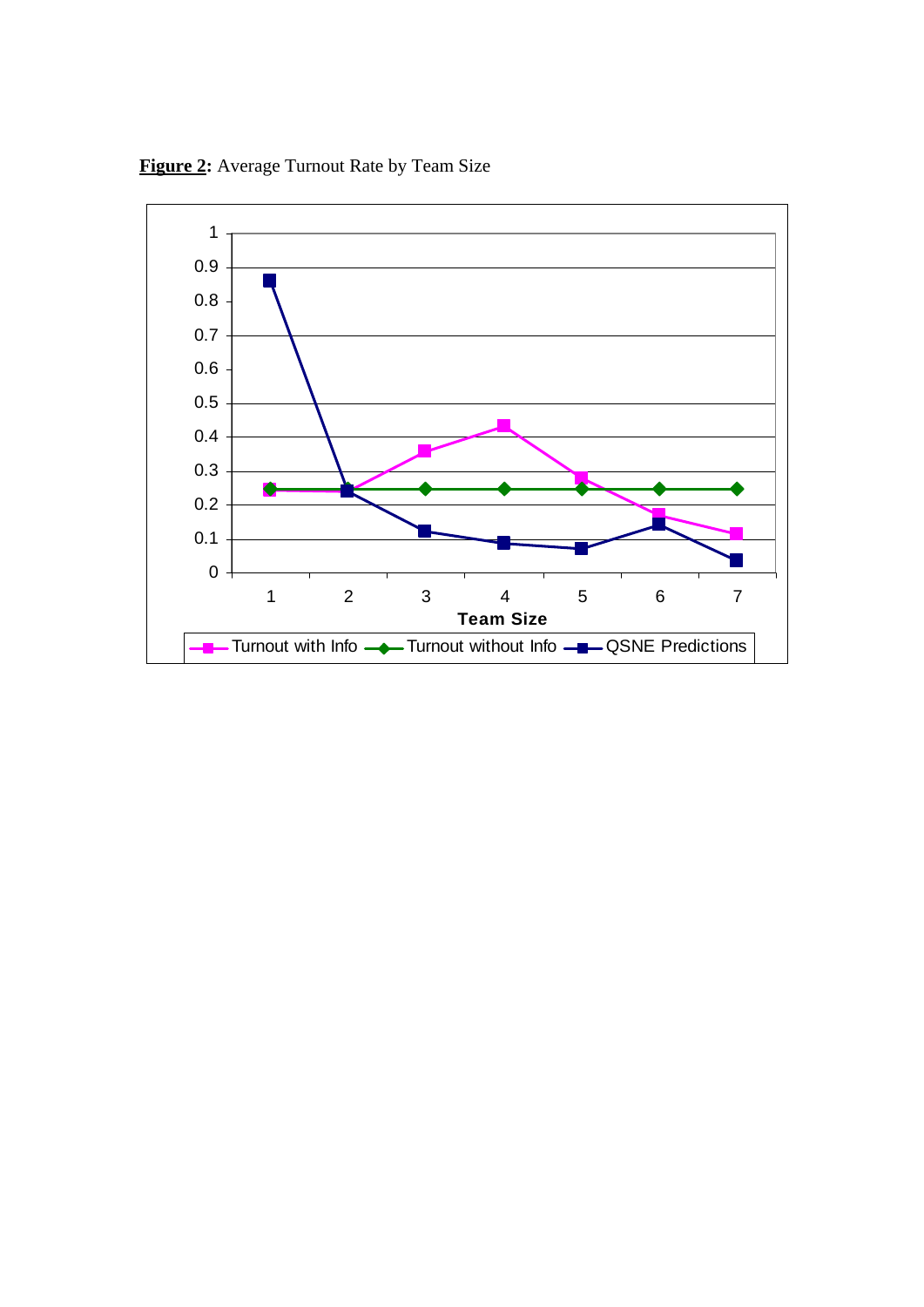

**Figure 3:** Subjects' Beliefs of Casting a Pivotal Vote by Team Size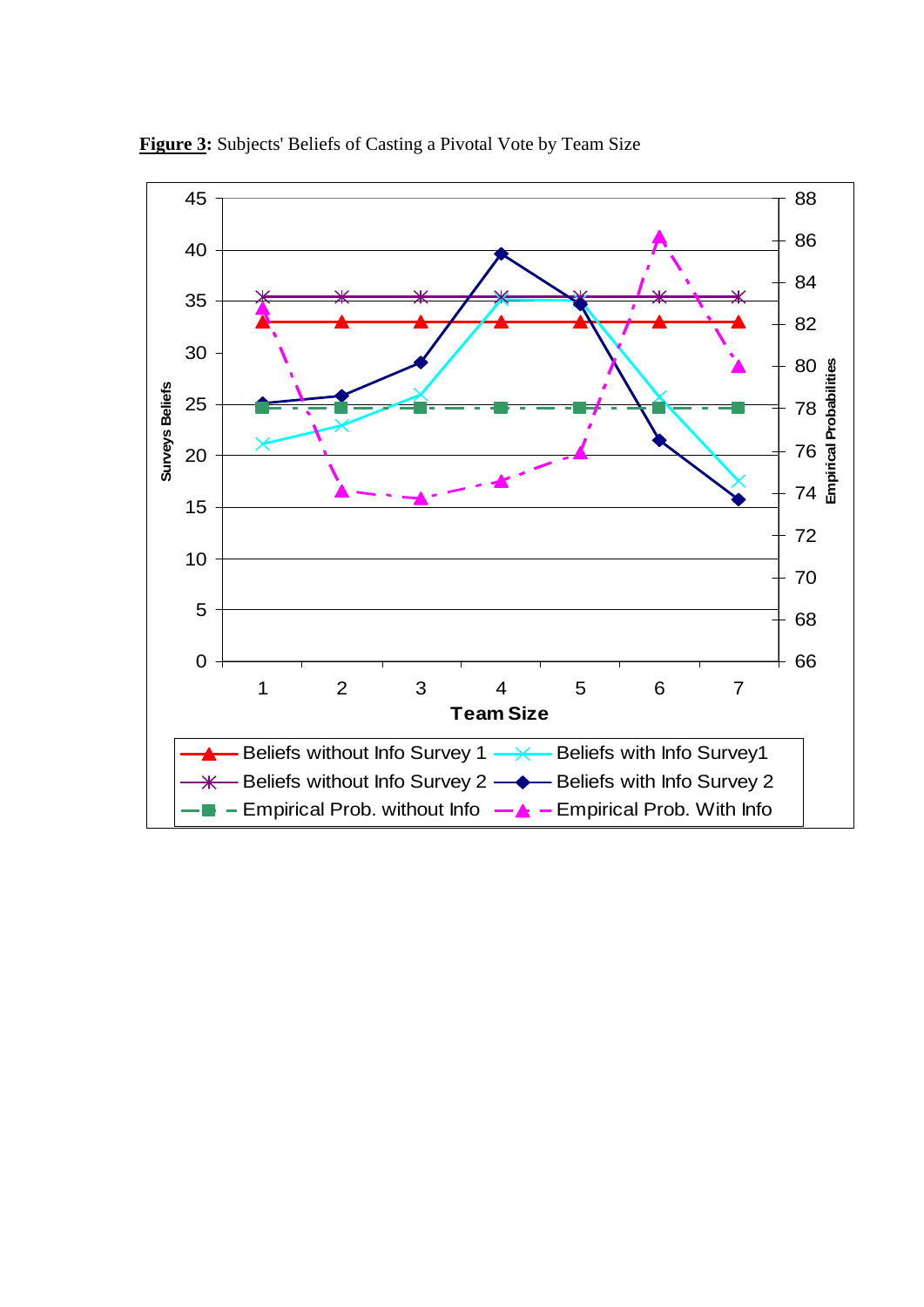**Figure 4:** Deviation of Electoral Results (DE) from Polls Predictions (DP) for Gubernatorial Elections, 1990 – 2005.

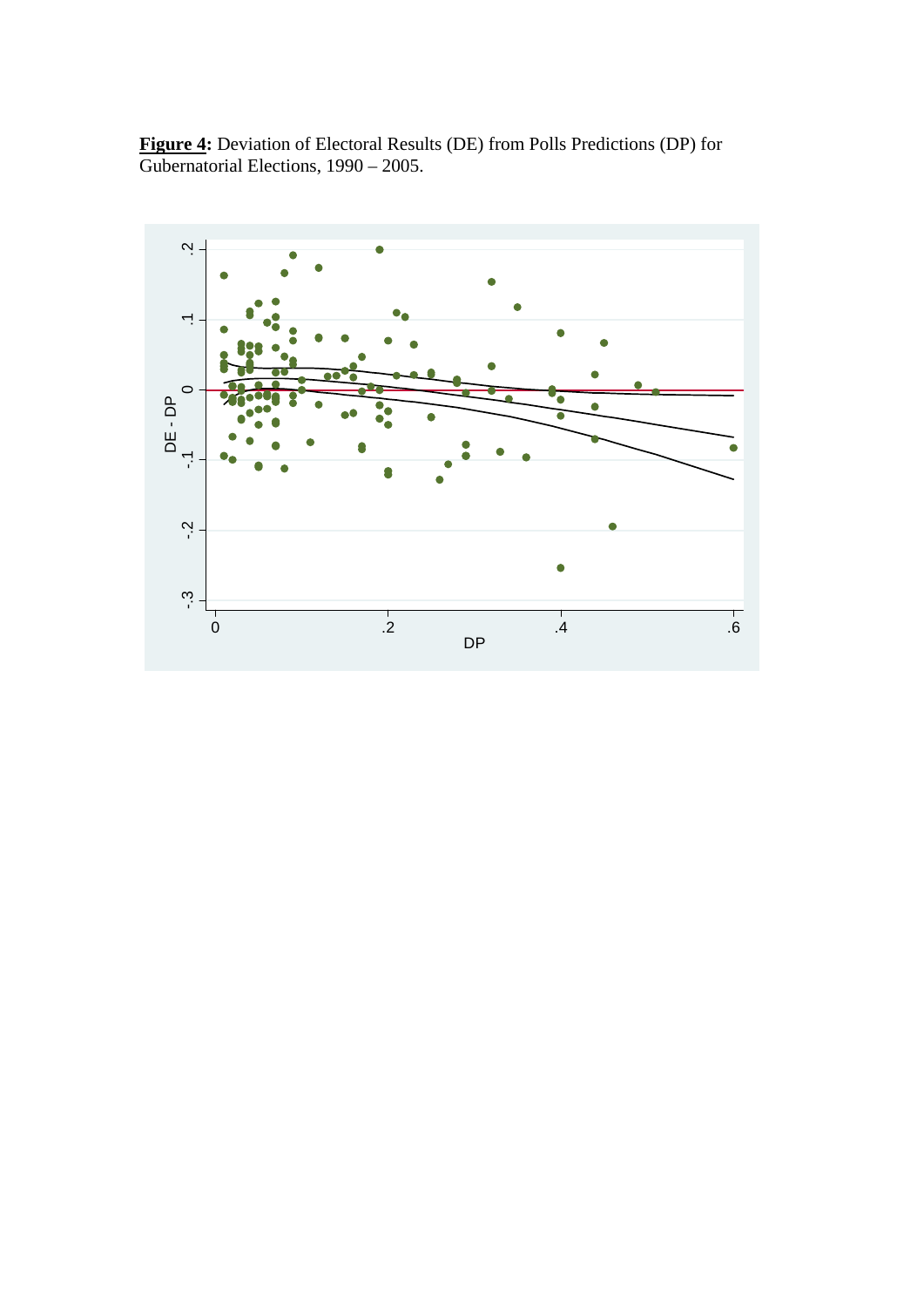| <b>Distribution of Preferences</b>                                                   | $3 \text{ vs. } 4$ | $2 \text{ vs. } 5$ | $1 \text{ vs. } 6$ | $0 \text{ vs. } 7$ |
|--------------------------------------------------------------------------------------|--------------------|--------------------|--------------------|--------------------|
| Probability that a supporter of the large team votes according to the<br>unique QSNE | 0.0873             | 0.0708             | 0.1399             | 0.0365             |
| Probability that a supporter of the small team votes according to the<br>unique QSNE | 0.1229             | 0.2400             | 0.8601             |                    |
| Probability of voting according to the unique BNE                                    | 0.0807             |                    |                    |                    |

# **Table 1 Theoretical Predictions for the Two Different Frameworks with Benefits of Winning Equal to 10 and Costs of Voting Equal to 4.**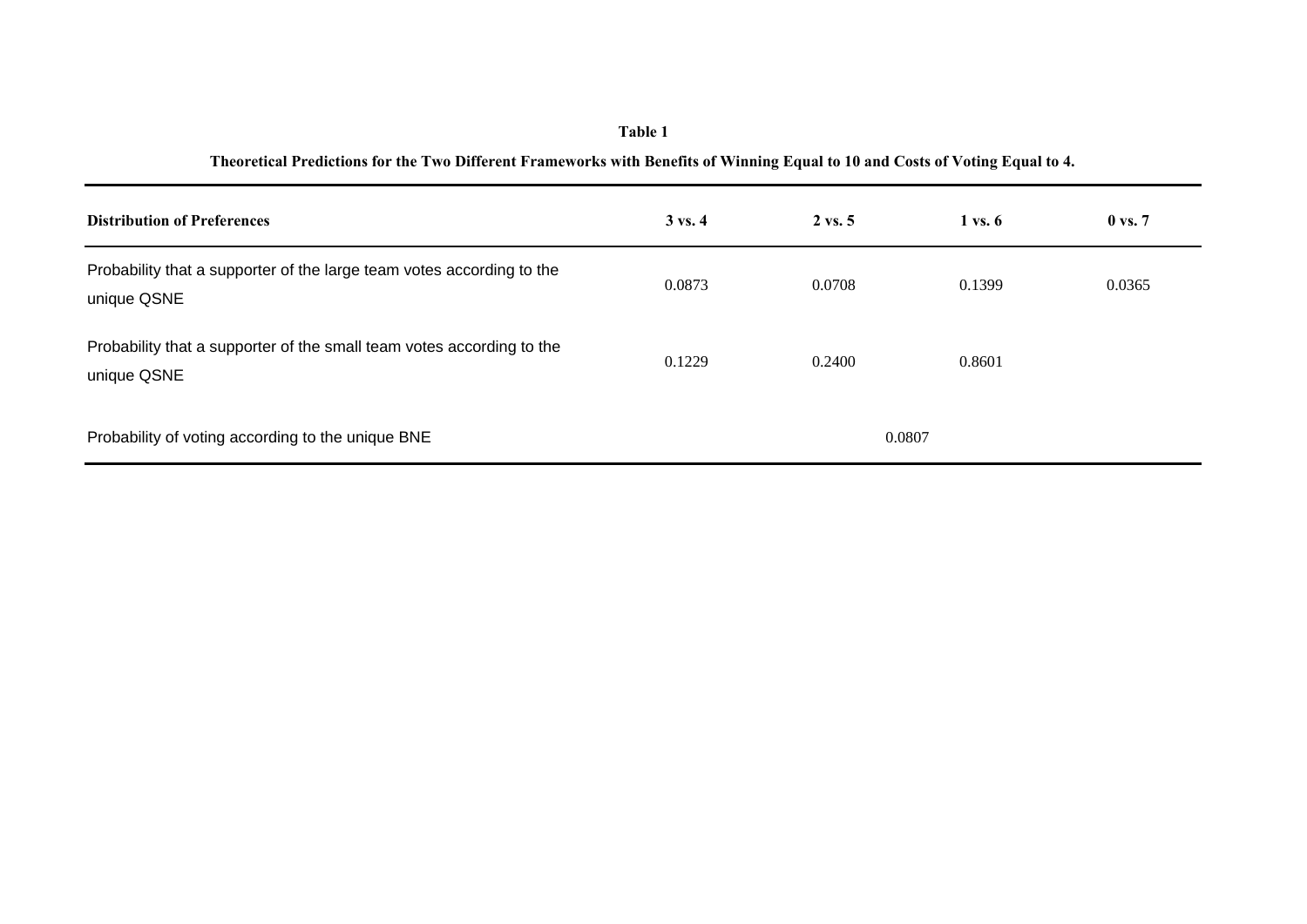#### **Table 2**

|                                    | The effect of majority on turnout |                         |                         | The effect of beliefs on turnout |                         |                         |
|------------------------------------|-----------------------------------|-------------------------|-------------------------|----------------------------------|-------------------------|-------------------------|
| <b>Distribution of Preferences</b> | $3 \text{ vs. } 4$                | $2 \text{ vs. } 5$      | $1 \text{ vs. } 6$      | $3 \text{ vs. } 4$               | $2 \text{ vs. } 5$      | $1 \text{ vs. } 6$      |
| Constant                           | $-0.522$ ***<br>(0.170)           | $-1.039$ ***<br>(0.243) | $-1.030$ ***<br>(0.407) | $-0.740$ ***<br>(0.200)          | $-0.977$ ***<br>(0.240) | $-1.446$ ***<br>(0.359) |
| <b>First Stage Voting Decision</b> | 0.207<br>(0.143)                  | $0.342*$<br>(0.213)     | $0.921$ ***<br>(0.324)  | 0.232<br>(0.145)                 | $0.360*$<br>(0.212)     | $0.954$ ***<br>(0.335)  |
| Round                              | $-0.020$ ***<br>(0.009)           | $-0.002$<br>(0.015)     | $-0.002$<br>(0.022)     | $-0.020$ ***<br>(0.009)          | $-0.002$<br>(0.014)     | $-0.004$<br>(0.023)     |
| Majority                           | $0.305$ ***<br>(0.108)            | 0.175<br>(0.184)        | $-0.339$<br>(0.332)     |                                  |                         |                         |
| <b>Pivotal Beliefs</b>             |                                   |                         |                         | $0.012$ ***<br>(0.004)           | 0.002<br>(0.004)        | 0.005<br>(0.005)        |
| Number of Observations             | 854                               | 378                     | 203                     | 854                              | 378                     | 203                     |
| Number of Subjects                 | 84                                | 84                      | 72                      | 84                               | 84                      | 72                      |
| Log Likelihood                     | $-467.1811$                       | $-201.2391$             | $-86.2301$              | $-468.0745$                      | $-201.6981$             | $-86.2923$              |

# **Random Effect Probit Estimates of Voting Decisions in the Second Stage (Standard errors in Parentheses)**

Notes: Each column reports the estimated coefficients of a separate Random Effect Probit panel regression model in which the dependent variable is the voting decision of subjects in the second stage. *t* -statistics are in parentheses. \* indicates statistically significant at 10% level, \*\* indicates statistically significant at 5% level; \*\*\* indicates statistically significant at 1% level.